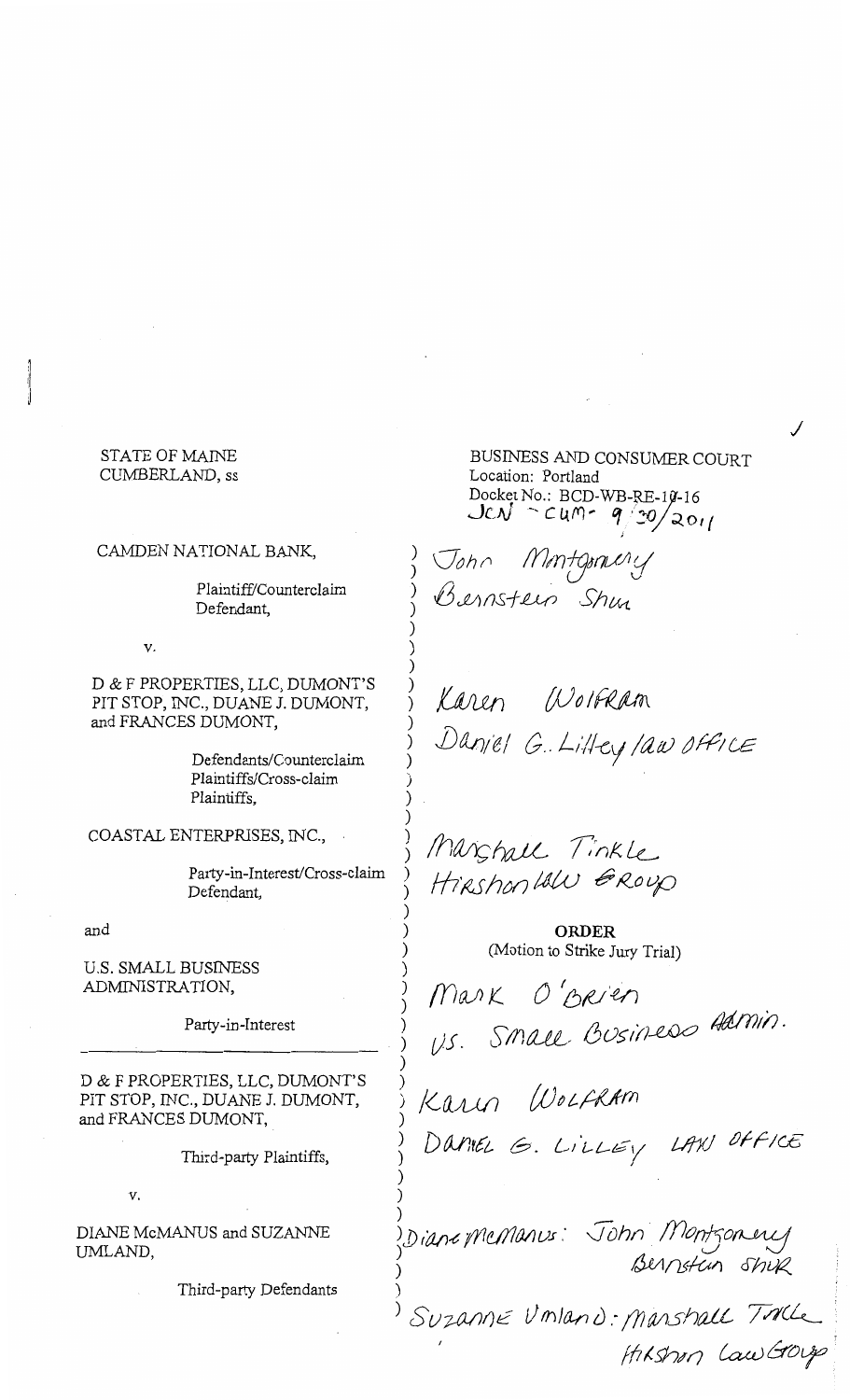# STATE OF MAINE CUMBERLAND, ss

 $C_A$ 

# BUSINESS AND CONSUMER COURT Location: Portland Docket No.: BCD-WB-RE-10-16

j

| CAMDEN NATIONAL BANK,                                                                      |         |
|--------------------------------------------------------------------------------------------|---------|
| Plaintiff/Counterclaim<br>Defendant,                                                       |         |
| ٧.                                                                                         |         |
| D & F PROPERTIES, LLC, DUMONT'S<br>PIT STOP, INC., DUANE J. DUMONT,<br>and FRANCES DUMONT, |         |
| Defendants/Counterclaim<br>Plaintiffs/Cross-claim<br>Plaintiffs,                           |         |
| COASTAL ENTERPRISES, INC.,                                                                 |         |
| Party-in-Interest/Cross-claim<br>Defendant,                                                | ) ) ) ) |
| and                                                                                        |         |
| <b>U.S. SMALL BUSINESS</b><br>ADMINISTRATION,                                              |         |
| Party-in-Interest                                                                          |         |
| D & F PROPERTIES, LLC, DUMONT'S<br>PIT STOP, INC., DUANE J. DUMONT,<br>and FRANCES DUMONT, |         |
| Third-party Plaintiffs,                                                                    |         |
| v.                                                                                         |         |
| DIANE McMANUS and SUZANNE                                                                  |         |

**ORDER**  (Motion to Strike Jury Trial)

Third-party Defendants

) ) ) )

UMLAND,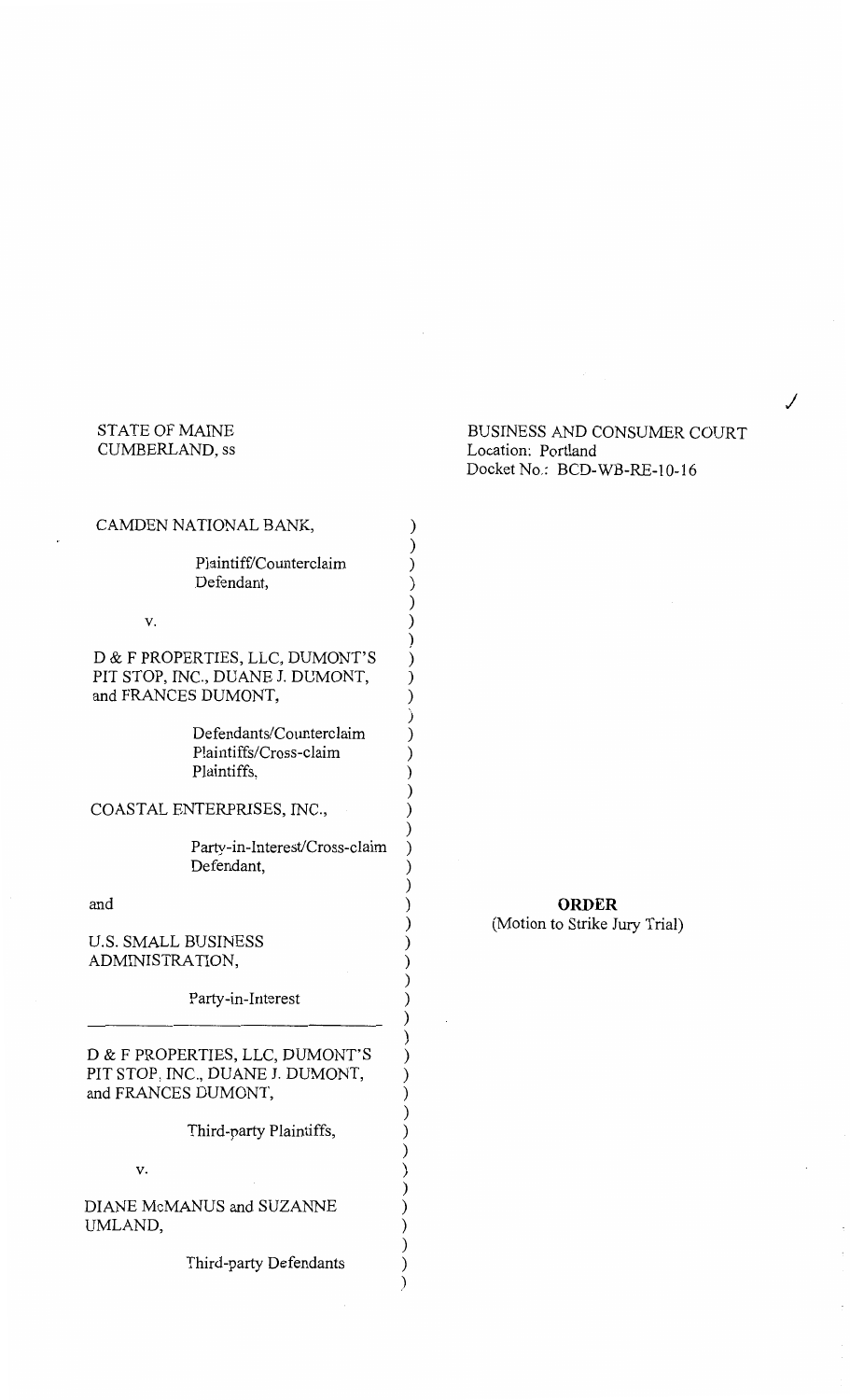Camden National Bank and Diane McManus move to strike the jury-trial demand on the counterclaims and third-party claims brought by  $D \& F$  Properties, LLC, Dumont's Pit Stop, Inc., Duane J. Dumont, and Frances Dumont (collectively, "the Dumont parties"), based on ten jury waivers signed by the Dumont parties in their various capacities over the course of their business relationship with the Bank.

The first five jury waivers (the "2006 waivers") signed by the Dumont parties relate to a 2006 loan in the amount of \$195,900 made by the Bank to the Dumont parties. Four of these waivers are essentially identical, and only vary as to whether the Dumonts were acting as the borrowers or guarantors in the note (Exh. 1) and personal guaranties (Exhs. 2-4). These waivers provide:

It is mutually agreed by the Bank, the Debtor and the Guarantor that the Bank, the Debtor and the Guarantor shall, and hereby do, waive trial by jury in any action, proceeding, counterclaim, objection to claim in a bankruptcy case or other litigation of any type brought by the Bank, the Debtor or the Guarantor against any of the others on any matter whatsoever arising out of, related to, or in any way connected with this Guaranty and/or the transactions or documents contemplated hereby.

(Exh. 2 at 4; Exh. 3 at 5; Exh. 4 at 5.) The fifth jury waiver is in the mortgage related to the 2006

loan, and provides:

GRANTOR HEREBY IRREVOCABLY AND UNCONDTIONALLY WAIVES AND GRANTEE, BY ITS ACCEPTANCE OF THE NOTE, IRREVOCABLY AND UNCONDITIONALLY WAIVES ANY AND ALL RIGHTS TO TRIAL BY JURY IN ANY ACTION, SUIT, OR COUNTERCLAIM ARISING IN CONNECTION WITH, OUT OF, OR OTHERWISE RELATING TO THE LOAN, THE NOTE, THIS MORTGAGE, OR ANY OTHER OF THE LOAN DOCUMENTS.

(Exh. 5 at 19.)

The next four jury waivers (the "2007 waivers") signed by the Dumont parties relate to a

2007 loan in the amount of \$20,000 made by the Bank to the Dumont parties. Similar to the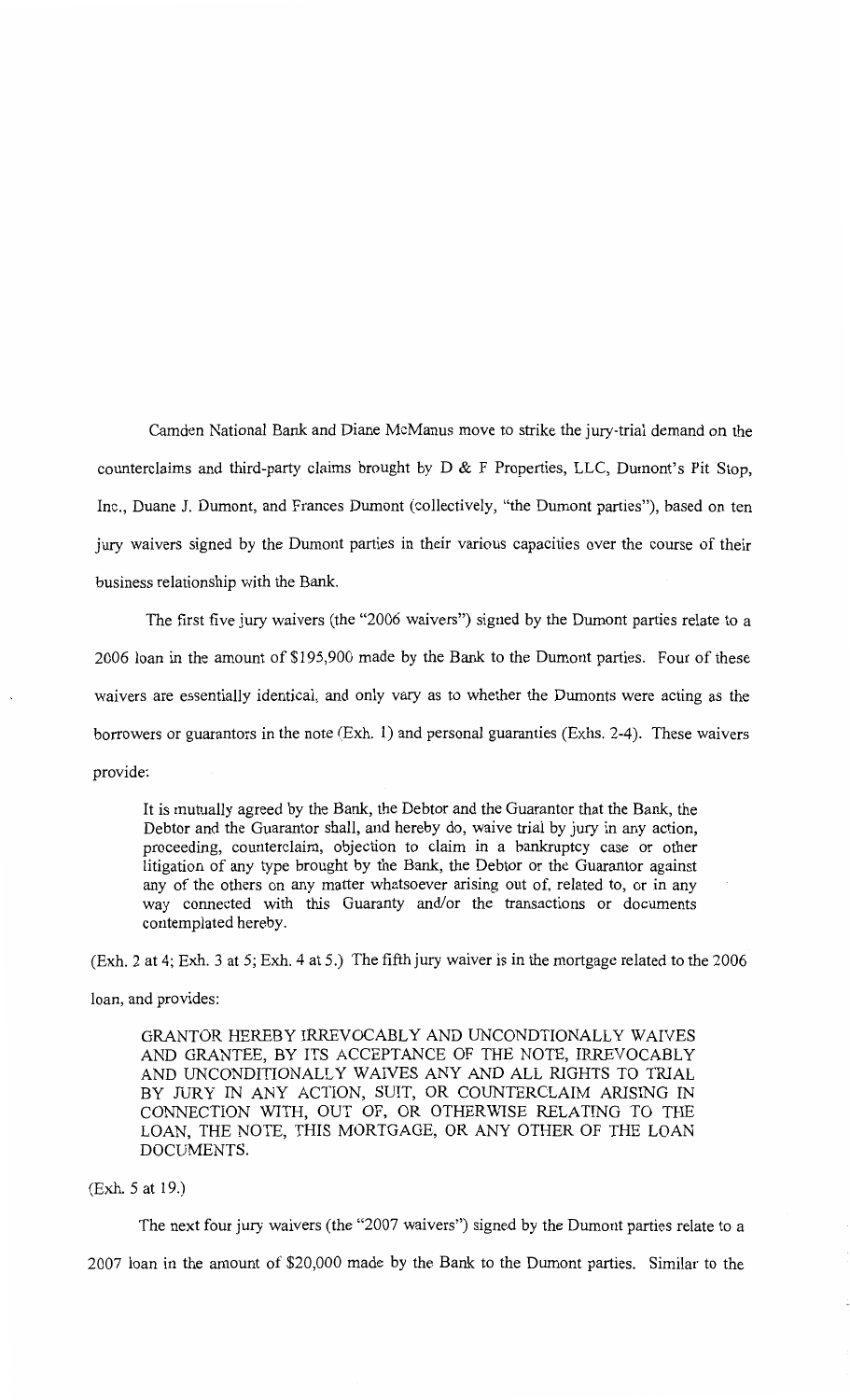2006 note and guaranties, these four waivers are essentially identical, and again only vary as to whether the Dumonts were acting as borrowers or guarantors in the note (Exh. 6) and personal guaranties (Exhs. 7-9.) The waivers provide:

Guarantor hereby expressly and voluntarily waives and an all rights whether arising under the Maine constitution, and any Rules of Civil Procedure, common law or otherwise, to demand a trial by jury in any action, suit, proceeding or counterclaim involving Lender as to any matter, claim or cause of action whatsoever *arising out of or in any way related to any agreement or loan with Lender or any of the transactions contemplated between the parties.* 

(Exh. 7 at 1; Exh. 8 at 1; Exh. 9 at 1 (emphasis added).)

Finally, the jury waiver in the commitment letter sent by the Bank to the Dumonts related to the unconsummated 2009 loan (the "2009 waiver") provides: "Borrower and each Guarantor hereby expressly waives trial by jury *in any action, proceeding or counterclaim brought by Bank*  against all or any one of them based upon, arising out of, or connected with this Commitment or any other document executed in connection with the Loan." (Exh. 10 at 10 (emphasis added).) Based on these waivers, the Bank and McManus contend that the Dumont parties have waived their right to a jury trial in their counterclaims and third-party claims against them. (M. Strike 4-7.)

At oral argument the parties agreed that the proper analysis for the Court to apply is that set forth in *Medical Air Technology Corp. v. Marwan Investment, Inc.,* 303 F.3d 11 (1st Cir. 2002). Noting that "[t]here is a presumption against denying a jury trial based on waiver, and waivers must be strictly construed," the first step is to determine whether the plain language of the waiver "unambiguously covers the claims asserted." *Id* at 18-19. If "a contractual jury waiver does encompass the asserted claims, courts will not enforce the jury waiver unless it was entered into knowingly and voluntarily." *Id.* at 19. Whether a jury waiver has been entered into knowingly and voluntarily is based on the totality of the circumstances at the time the parties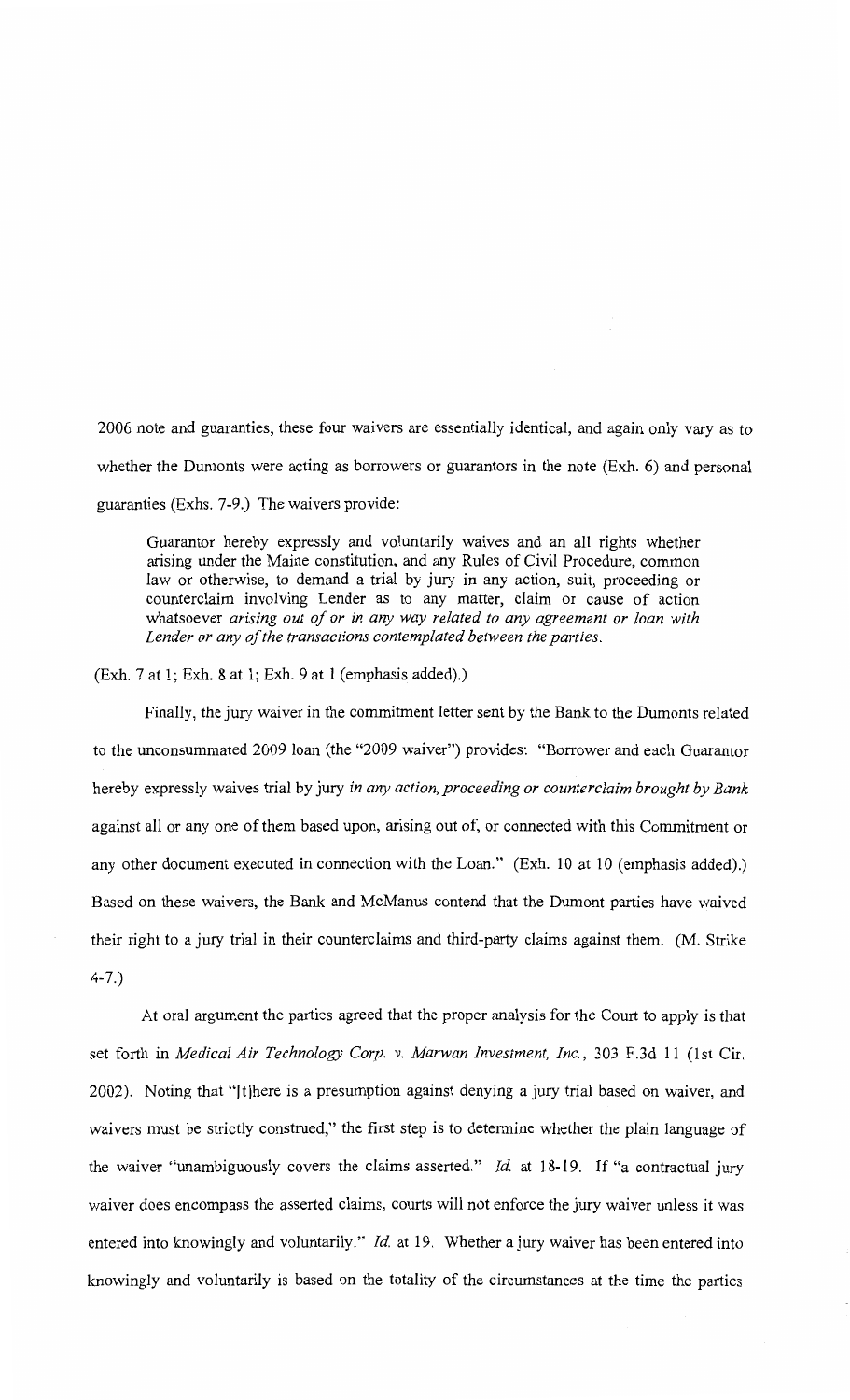signed the agreement, including factors such as "the waiving party's education and business experience, the respective roles of the parties in determining the terms of the waiver, the amount of time the waiving party had to consider the waiver, whether the waiving party was represented by counsel," and consideration for the waiver. *Id* at 19 n.4.

In the present case, the counterclaims and third-party claims asserted by the Dumont parties all relate to the failed 2009 loan transaction, and were asserted in response to the Bank's foreclosure action on the 2006 and 2007 notes. Based on the plain language of the 2006 waivers, the Court concludes that those waivers do not encompass the counterclaims and third party claims asserted. The waivers within the note, guaranties, and mortgage limit their applicability to the subject transaction, i.e. the 2006 loan, and do not extend to any other transaction between the parties. Similarly, the 2009 waiver also does not encompass the asserted counterclaims and third-party claims. The 2009 waiver specifically limits its application to "any action, proceeding or counterclaim brought by Bank"; the waiver does not apply to actions, proceedings, or counterclaims brought by the Dumont parties. Thus, the only waivers that could potentially limit the Dumont parties' right to a trial by jury are the 2007 waivers.

The 2007 waivers prohibit a jury trial "in any action, suit, proceeding or counterclaim involving Lender as to any matter, claim or cause of action whatsoever arising out of or in any way related to any agreement or loan with Lender or any of the transactions contemplated between the parties." The Bank and McManus contend that the 2007 waivers prohibit a jury trial on the Dumont parties' counterclaims and third-party claims because 1) the counterclaims were brought in response to a foreclosure action on the 2007 note, and 2) the plain language states that the waiver applies to "any action whatsoever arising out of or in any way related to any agreement or loan with Lender."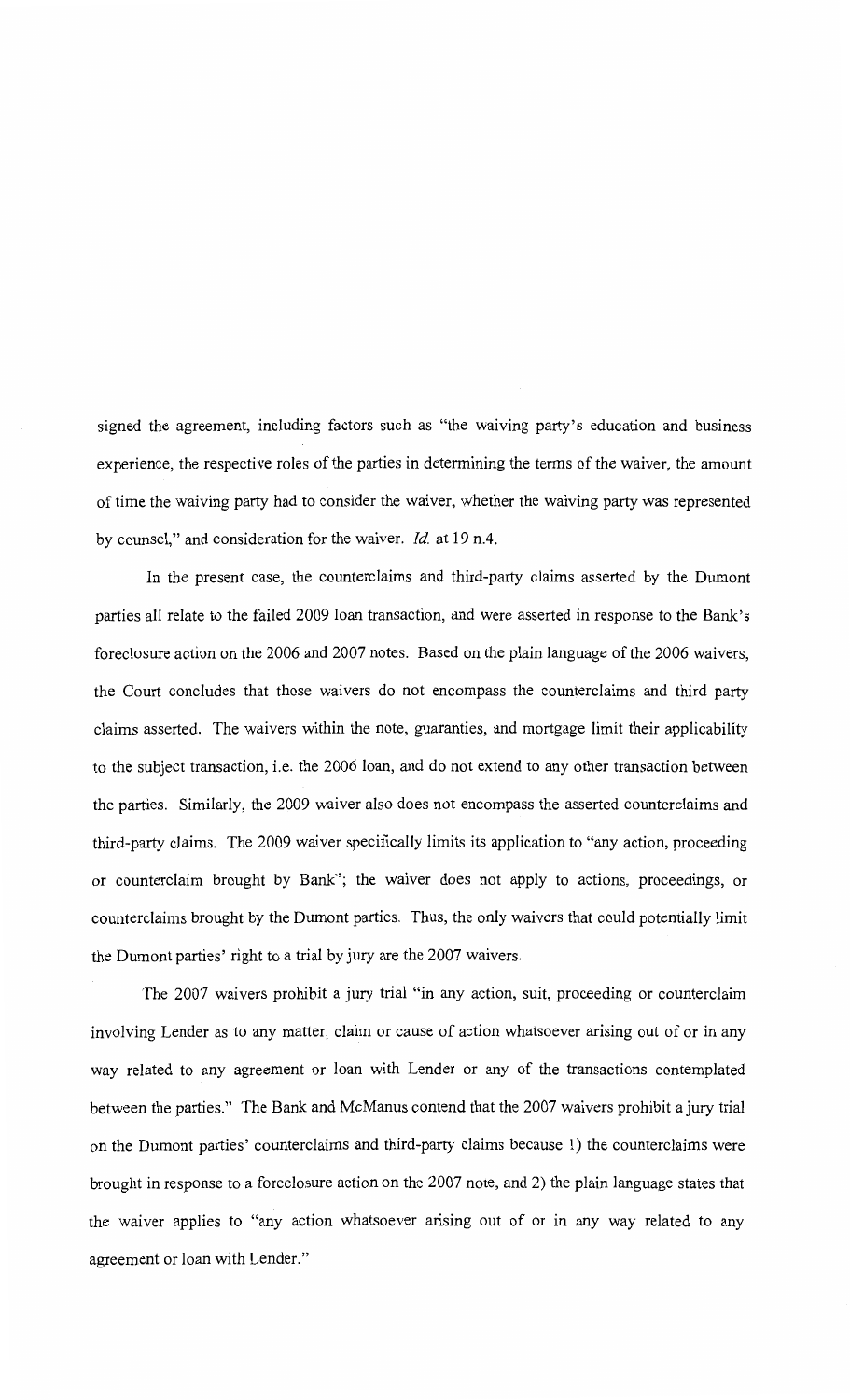The Bank's arguments are unavailing. As noted, jury trial waivers must be strictly construed because they involve the relinquishment of a fundamental right. *See Medical Air Technology Corp.,* 303 F.3d at 18. Simply stated, neither the 2007 waivers, nor any other waiver signed by the Dumont parties, expressly provides for the waiver of a right to a trial by jury for all future transactions. Indeed, had Camden National Bank and Diane McManus considered the 2007 waivers to apply to all future transactions, they would have had no need to include a waiver in the documentation prepared in connection with the proposed 2009 transaction. The Court concludes, therefore, that the Dumont parties have not waived their right to a trial by jury on the issues generated by the counterclaims that they have asserted in this action.

Based on the foregoing analysis, the Court denies the motion to strike jury trial filed by Camden National Bank and Diane McManus.

Pursuant to M.R. Civ. P. 79(a), the Clerk shall incorporate this Order into the docket by reference.

Date:  $9/zq/u$   $\qquad \qquad \text{Mh}$   $\qquad \qquad$   $\sqrt{u}$ 

stice, Maine Business & Consumer Court

Entered on the Docket:  $7.30 \cdot 11$ Copies sent via Mail Electronically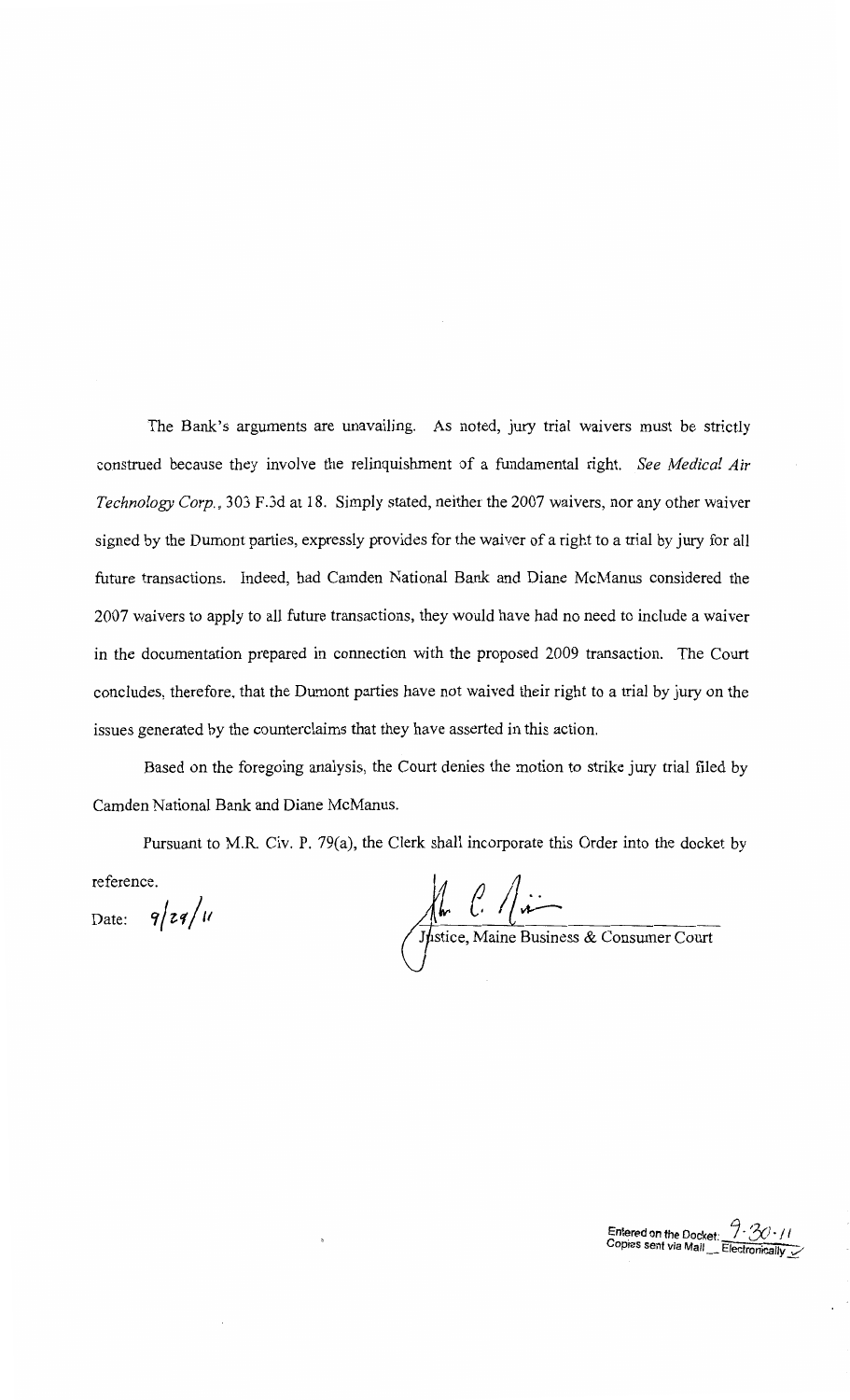# STATE OF MAINE CUMBERLAND, ss

| CAMDEN NATIONAL BANK,                                                                      |
|--------------------------------------------------------------------------------------------|
| Plaintiff/Counterclaim<br>Defendant,                                                       |
| v.                                                                                         |
| D & F PROPERTIES, LLC, DUMONT'S<br>PIT STOP, INC., DUANE J. DUMONT,<br>and FRANCES DUMONT, |
| Defendants/Counterclaim<br>Plaintiffs/Cross-claim<br>Plaintiffs,                           |
| COASTAL ENTERPRISES, INC.,                                                                 |
| Party-in-Interest/Cross-claim<br>Defendant,                                                |
| and                                                                                        |
| <b>U.S. SMALL BUSINESS</b><br>ADMINISTRATION,                                              |
| Party-in-Interest                                                                          |
| D & F PROPERTIES, LLC, DUMONT'S<br>PIT STOP, INC., DUANE J. DUMONT,<br>and FRANCES DUMONT, |
| Third-party Plaintiffs,                                                                    |
| v.                                                                                         |
| DIANE McMANUS and SUZANNE<br>UMLAND,                                                       |
| Third-party Defendants                                                                     |

# BUSINESS AND CONSUMER COURT Location: Portland Docket No.:  $BCD-WB_rRE_r10-16$ *JCN-Cum - 10/5/2011*

 $\checkmark$ 

) ) ) ) ) ) ) ) ) ) ) ) ) ) ) ) ) ) ) ) ) ) ) ) ) ) ) ) ) ) ) ) ) ) ) ) ) ) ) ) )

# **ORDER**

(Motion for Judgment on the Pleadings)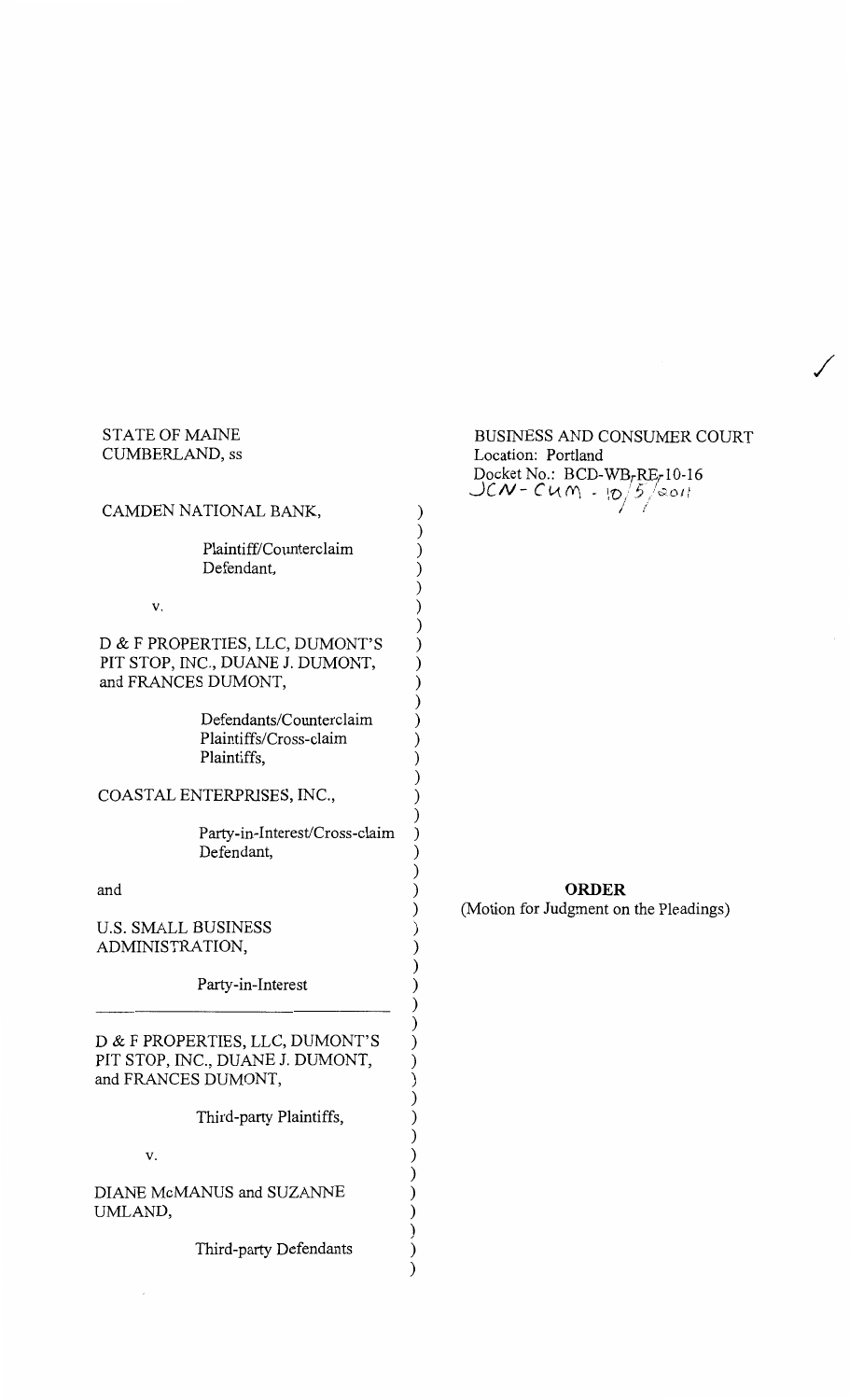Camden National Bank (the Bank) and Diane McManus (McManus) move for judgment on the pleadings, pursuant to M.R. Civ. P. 12(c), and dismissal of the counterclaims and thirdparty claims brought by D & F Properties, LLC, Dumont's Pit Stop, Inc., Duane J. Dumont, and Frances Dumont (collectively, "the Dumont parties" or "Defendants") against them. The Court held oral argument on this motion on August 26, 2011.

#### **BACKGROUND**

The Dumonts have had an established relationship and a course of dealing with the Bank and McManus since at least 2006. (Counterclaim  $\parallel$  17.) In 2006, the Bank, Coastal Enterprises, Inc. (CEI), and the Small Business Administration (SBA) funded the Dumonts' purchase of commercial real estate in Monmouth (the "Monmouth property") upon which the Dumont parties operated the Pit Stop, a convenience store and gas station. (Counterclaim  $\P$ , 15, 18.) McManus served as the Dumonts' loan representative on behalf of the Bank. (Counterclaim  $\P$  19.) On December 5, 2006, D & F Properties executed two promissory notes in favor of the Bank: one, in the amount of \$195,000, was secured by a first mortgage on the Monmouth property, and the second, in the amount of \$117,300, was secured by a second mortgage on the Monmouth property. (Counterclaim  $\P$  24.) The Dumonts and Pit Stop signed personal guaranties on these loans on the same day. (Counterclaim | 26.) On February 28, 2007, Pit Stop executed a promissory note in favor of the Bank for a \$20,000 line of revolving credit, secured by various personal and corporate guaranties of the Dumont parties, a blanket filing on all business assets, and a mortgage deed and assignment of rents. (Counterclaim  $\llbracket 29.$ )

After the close of the 2006 transactions, Duane Dumont would meet with McManus at the Bank whenever he was in the area to keep her up to date on the business. (Counterclaim  $\P$ 30.) In the summer of 2008, Defendants contacted CNB and McManus for an additional loan to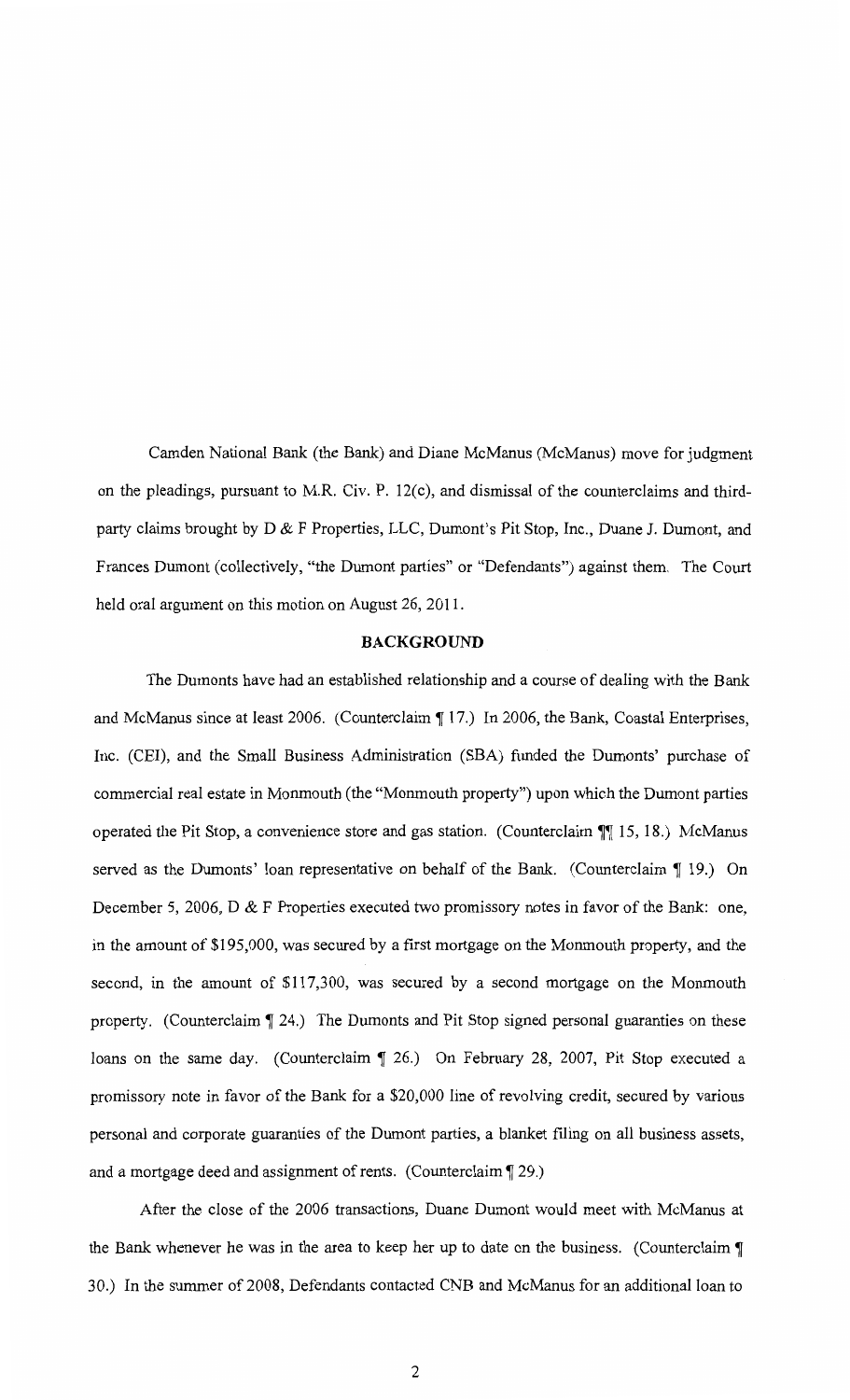fund renovations on the Monmouth property, including converting the full-serve pumps to selfserve. (Counterclaim ¶ 34.) McManus set up a meeting at the property with Duane Dumont and Suzanne Umland on behalf of CEI, at which meeting Duane Dumont presented his plan for the renovations. (Counterclaim  $\P$  35-36.) Both McManus and Umland represented that they were on board to loan Defendants the estimated \$200,000 for renovations. (Counterclaim  $\sqrt{36}$ .)

Over the next several months, in reliance on these representations, Duane Dumont obtained Planning Board approval and the necessary surveys, and prepared a formal business plan. (Counterclaim  $\lceil 37. \rceil$ ) Duane Dumont kept McManus informed as to the status of the renovation project and presented a completed business plan to her on or about late March or early April of 2009. (Counterclaim  $\P$  39, 41.) After reviewing the business plan, McManus told Duane Dumont that "We are going to do it." (Counterclaim  $\P$  41.) McManus promised that the Bank would provide the funding for the renovations and that she would give the business plan to her SBA representative when she returned from a scheduled vacation. (Counterclaim  $\P$ 42.)

Upon return from her vacation, McManus sent the plan to the Bank's underwriting department and, for the next two months, the Dumont parties provided the underwriting department with updated and additional information. (Counterclaim  $\sqrt{\frac{43-44}}$ .) Duane Dumont urged McManus to arrange for the appraisal to prevent delay because there were other banks that could still provide the funding. (Counterclaim  $\parallel$  45.) McManus knew that the Dumonts needed the fuel pumps converted to self-serve by at least the start of the tourist season in June 2009. (Counterclaim  $\P$  47.) While waiting for the Bank's underwriting department to approve the loan, Duane Dumont told McManus if he could not get the funding, he would be shutting down around November 1, 2009 for lack of money. (Counterclaim  $\P$  46.)

3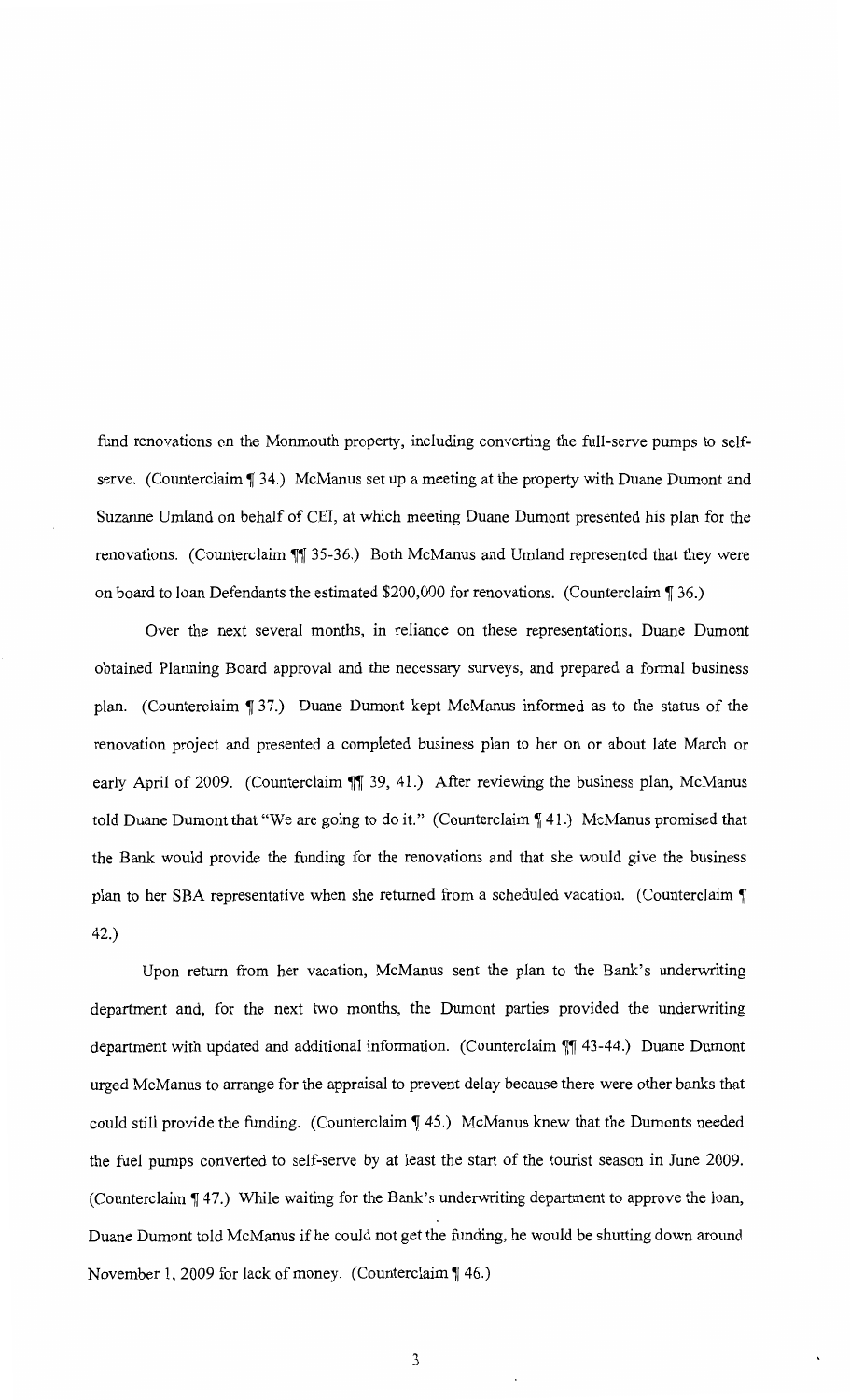On June 5, 2009, the Bank issued a commitment letter to provide the \$200,000 to D & F Properties in two loans. (Counterclaim  $\parallel$  50.) The first loan was in the amount of \$118,000 and secured through a second mortgage on the Monmouth property; the second was an SBA loan in the amount of \$82,000 and secured by a fourth mortgage on the Monmouth property. (Counterclaim  $\lceil 50.6 \rceil$  Both loans required the Dumonts and Pit Stop to serve as personal and corporate guarantors, respectively, and for CEI to subordinate its mortgage on the Monmouth property. (Counterclaim  $\P$  50, 53.) The closing date was to be no later than July 31, 2009. (Counterclaim  $\P$  50.)

The Dumont parties relied on McManus's professional expertise, superior position, and experience in obtaining the needed funding for the renovations, and relied on McManus's repeated promise of timely funding by the Bank. (Counterclaim  $\sqrt{57}$ .) Although McManus promised that the SBA loan would be approved in days, the SBA did not authorize the loan until July 28, 2009. (Counterclaim \[ 54, 63.) The loans did not close on July 31, 2009, and the Bank amended the commitment letter, which provided that "time is of the essence," to set the closing date for August 31, 2009. (Counterclaim \[ 59-60.) McManus told Duane Dumont that she would arrange for CEI to subordinate their loan, but she did not do so in a timely fashion and the loans did not close by August 31, 2009. (Counterclaim ¶¶ 65-67.) When the closing was scheduled for the end of September 2009, Duane Dumont asked McManus whether the loans were going through because he was prepared start spending operating capital on the renovations. (Counterclaim  $~\blacksquare~$  69, 72.) McManus promised that the loans would go through, and in reliance on this promise, the Dumont parties spent thousands of dollars of their business operating capital to begin the renovations. (Counterclaim  $\P$  71) McManus and the Bank knew that the Dumonts had begun the renovations. (Counterclaim  $\parallel$  73.) On September 30, 2009, Duane Dumont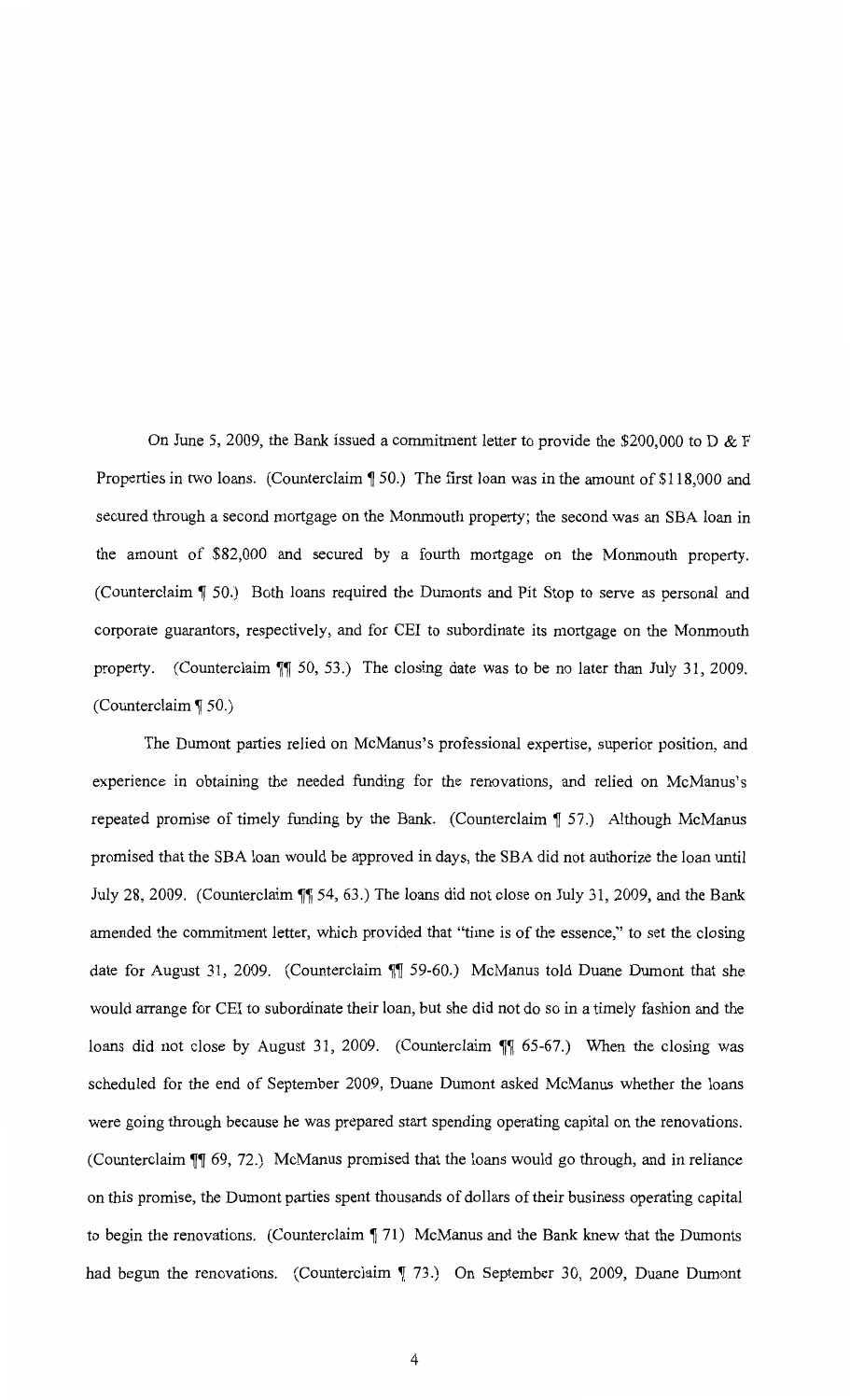notified the Bank and McManus that they needed the funding immediately, and that it would be too late if it is further delayed. (Counterclaim  $\sqrt{84}$ .)

CEI never subordinated the loan and the Dumonts informed the Bank and McManus that they would be closing the Pit Stop on October 23, 2009, because they were out of capital and the Dumont parties' inability to convert the gas pumps caused them to lose \$1000 per week. (Counterclaim  $\P$  90-91.) Nevertheless, McManus and the Bank continued the loan process and discussed immediately loaning the Dumont parties  $$30,000$ . (Counterclaim  $\llbracket 94.$ ) In a subsequent meeting with Duane Dumont, McManus questioned whether Dumont was really closing his doors, and reviewed the balance sheets of the Pit Stop. (Counterclaim ¶ 97.) Because the Pit Stop was losing money, McManus said, "I don't know how I can give you a \$30,000 loan." (Counterclaim  $\llbracket 97 \rrbracket$ ) The Bank then seized the Dumonts' bank accounts causing numerous checks to vendors to be returned due to insufficient funds. (Counterclaim  $\P$  98.) The Dumonts closed their business and defaulted on their loans. (Counterclaim  $\lbrack \lbrack 99 \rbrack \rbrack$  The Bank auctioned off the Monmouth property in January 2010 at or near half its value. (Counterclaim  $\P$ 100.)

When the Bank instituted foreclosure proceedings on the Monmouth property, the Dumont parties filed the following counterclaims against the Bank and third-party claims against McManus: 1) breach of oral contract (Count I); 2) breach of contract (Count II); 3) negligent misrepresentation (Count III); 4) fraudulent misrepresentation (Count IV); 5) breach of fiduciary duty (Count V); 6) breach of the duty of good faith and fair dealing (Count VI); 7) negligence (Count VIII); 8) intentional infliction of emotional distress (Count IX); and 9) negligent infliction of emotional distress (Count X).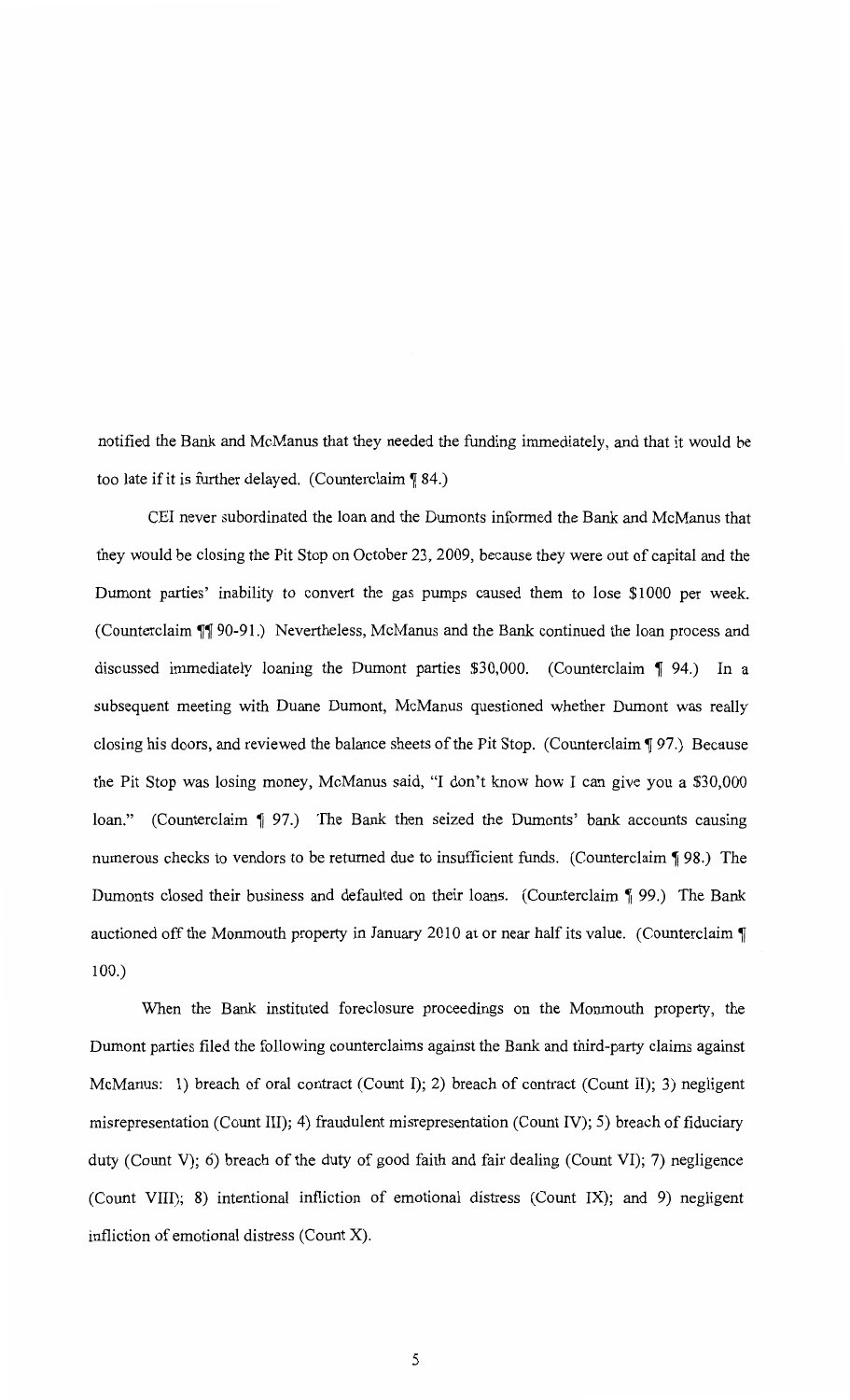#### **DISCUSSION**

# I. Standard of Review

A motion to dismiss pursuant to both M.R. Civ. P. 12(b)(6) and 12(c) "tests the legal sufficiency of the complaint and, on such a challenge, 'the material allegations of the complaint must be taken as admitted.'" *Shaw v.* S. *Aroostook Comm. Sch. Dist.,* 683 A.2d 502, 503 (Me. 1996) (quoting *McAfee v. Cole,* 637 A.2d 463, 465 (Me. 1994)); *Camps Newfound/Owatonna Corp. v. Town of Harrison,* 1998 ME 20, ~ 3, 705 A.2d 1109, 1111 (quoting *Shaw,* 683 A.2d at 503). When reviewing a motion to dismiss, this court examines "the complaint in the light most favorable to the plaintiff to determine whether it sets forth elements of a cause of action or alleges facts that would entitle the plaintiff to relief pursuant to some legal theory." *Shaw*, 683 A.2d at 503. A dismissal under M.R. Civ. P. 12(c) will be granted only "when it appears beyond a doubt that the plaintiff is entitled to no relief under any set of facts that he might prove in support of his claim." *Id* (quoting *Hall v. Bd of Envtl. Prot.,* 498 A.2d 260, 266 (Me. 1985)).

# II. Recovery in Tort, Recovery in Contract, and the Economic Loss Doctrine

Before addressing the individual counts of the counterclaim, the Court will first address the contentions of the Bank generally regarding recovery in tort and contract.<sup>1</sup> The Bank contends that this case is fundamentally a breach of contract action, and that the Dumont parties cannot simply recast their breach of contract actions as tort claims. In support, the Bank relies on the *Stull v. First American Title Insurance Co.,* 2000 ME 21, 745 A.2d 975, line of cases and the economic loss doctrine. As explained below, the Bank's arguments for dismissal on the more generalized grounds are unpersuasive.

First, at this stage in the proceedings, the Court does not consider nor address the merits of Defendants' tort and contract claims. Rather, as mentioned above, the issue is whether the

 $<sup>1</sup>$  The Bank and McManus filed a joint motion. For brevity, the Court only refers to the Bank.</sup>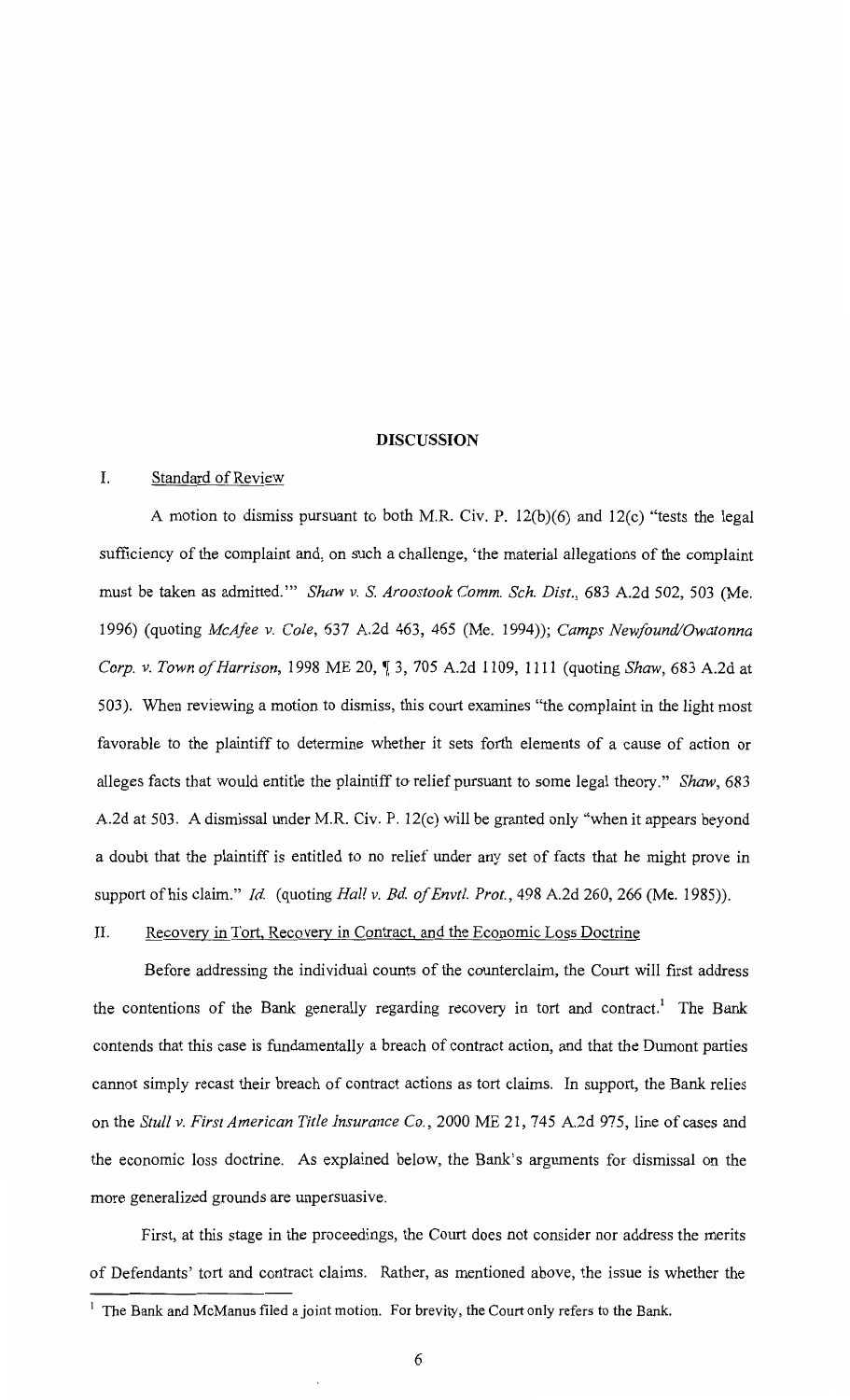complaint "sets forth elements of a cause of action or alleges facts that would entitle the plaintiff to relief pursuant to some legal theory." *Shaw,* 683 A.2d at 503. In addition, because the Defendants are four separate parties, their individual relationships with the Bank potentially differ. As a result, the remedies to which each Defendant might be entitled could vary. Finally, even if the Court were to apply the economic loss doctrine, which prohibits recovery for economic losses in the absence of personal injury or property damage,<sup>2</sup> in this case, the Court would not dismiss all of Defendants' tort claims as the doctrine does not apply applies to claims of misrepresentation. *See Cumis Ins. Soc* y *v. BJ's Wholesale Club, Inc.,* 918 N.E.2d 36, 48 n.22 (Mass. 2009) (explaining that misrepresentation is an exception to the prohibition on recovering for purely economic losses in the absence of injury to person or property); *Excavation Techs, Inc. v. Columbia Gas Co. of Pa.,* 985 A.2d 840, 841-42 (explaining that negligent misrepresentation is an exception to the economic loss doctrine). Thus, to the extent that the Bank requests that the Court dismiss the counterclaim or enter judgment against the Defendant based on the Bank's general legal arguments, the Bank's arguments fail. The Court will, therefore, address each count of the counterclaim separately.

#### II. Breach of Contract: Oral and Written (Counts I and II)

# A. Breach of Written Contract (Count II)

Defendants allege that the Bank breached its written contract with the Dumont parties to loan them \$200,000 by failing to fund the loan in a timely fashion, thereby breaching the "time is of the essence" provision. The contract in question is the June 5, 2009, commitment letter. The Bank argues that the breach of contract claim brought by Pit Stop and the Dumonts based on the

<sup>2</sup>The Law Court adopted and applied the doctrine in the context of a product liability action. *See Oceanside at Pine Point Condo. Owners Ass 'n. v. Peachtree Doors, Inc.,* 659 A.2d 267, 270 (Me. 1995). Whether the Law Court would apply the doctrine to the negligence claim in this action is arguably an open question. *See Dunelawn Owners' Ass'n v. Gendreau*, 2000 ME 94, ¶ 10 n.11, 750 A.2d 591, 595 (declining to address whether the economic loss doctrine precluded recovery in tort).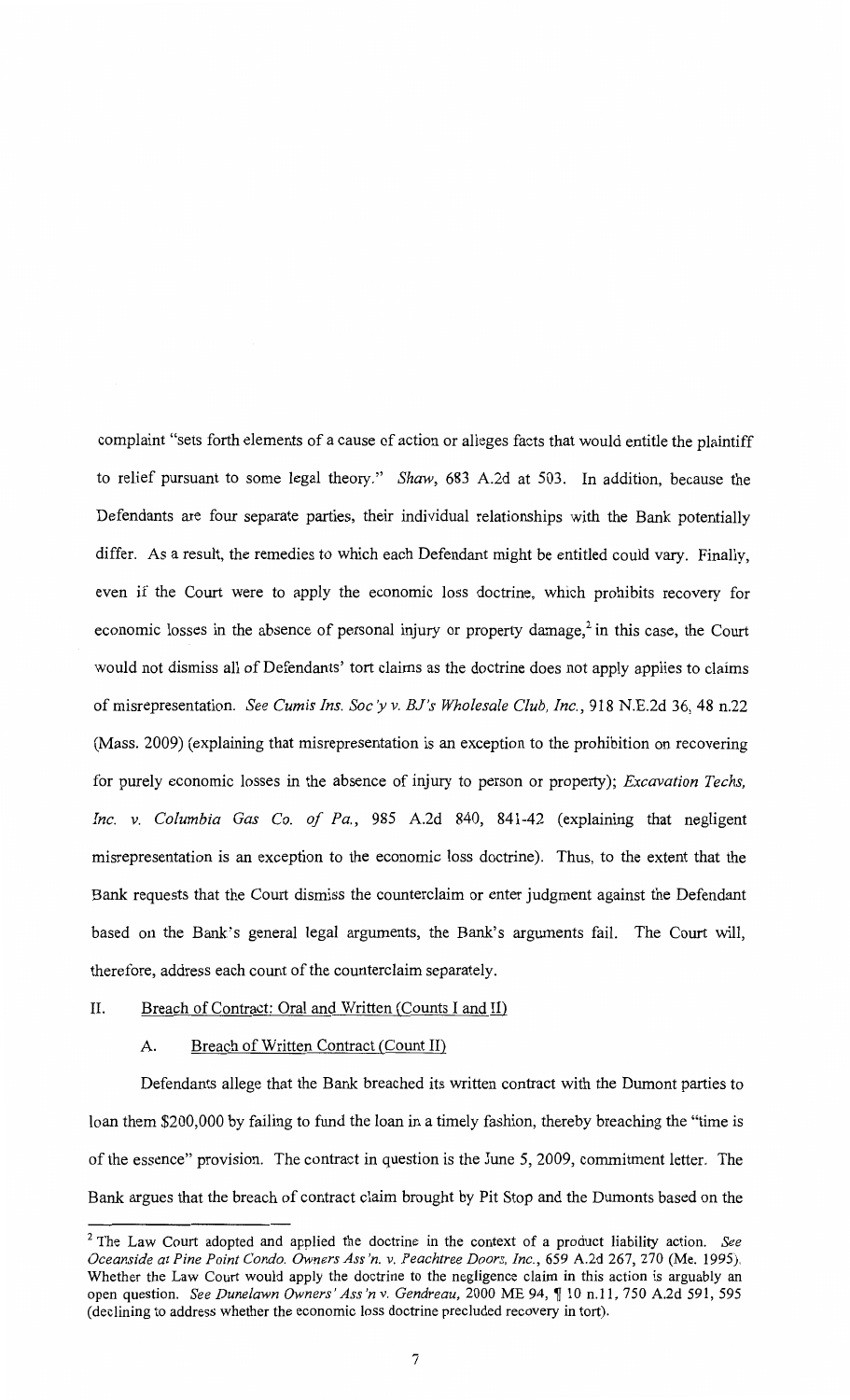commitment letter fails to state a claim that could entitle them to relief because they were not parties to the contract; only D & F Properties, not the other Dumont parties, was a party to the contract with the Bank. The Bank points to sections 1 and 17 of the letter, which, respectively, list  $D \& F$  Properties as the sole borrower and prohibits third-party beneficiaries to the agreement. Those sections provide:

#### 1. BORRROWER:

Borrower will be D & F Properties, LLC, a Maine Limited Liability Company.

. . . .

# 17. NONASSIGNABILITY; NO THIRD PARTY BENEFICIARY

This commitment is issued solely for the benefit of Borrower(s) and only for the purposes described herein. This Commitment may not be assigned without permission of Bank, and no other person(s) or party(ies) shall be a beneficiary hereof or have any rights hereunder, and no rights are conferred by this Commitment upon any other person(s) or party(ies), whether or not their name may be used or otherwise identified in this Commitment.

 $(Exh. 1 \text{ T} \cdot 1, 17.)$ 

Based on this language, the Bank asserts that the only party that might have a cause of action is  $D \& F$  Properties. In response, the Dumont parties assert that the contract, when viewed as a whole, is ambiguous on this point. The Court disagrees. The agreement is not ambiguous. The only parties to the written contract are  $D \& F$  Properties and the Bank, and the contract expressly precludes third-party beneficiaries. Although the Dumont parties are closely related, the pleadings contain no basis upon which the Court would or could disregard the separate legal entity of D & F Properties to permit Pit Stop and the Dumont parties to proceed on their breach of contract claims.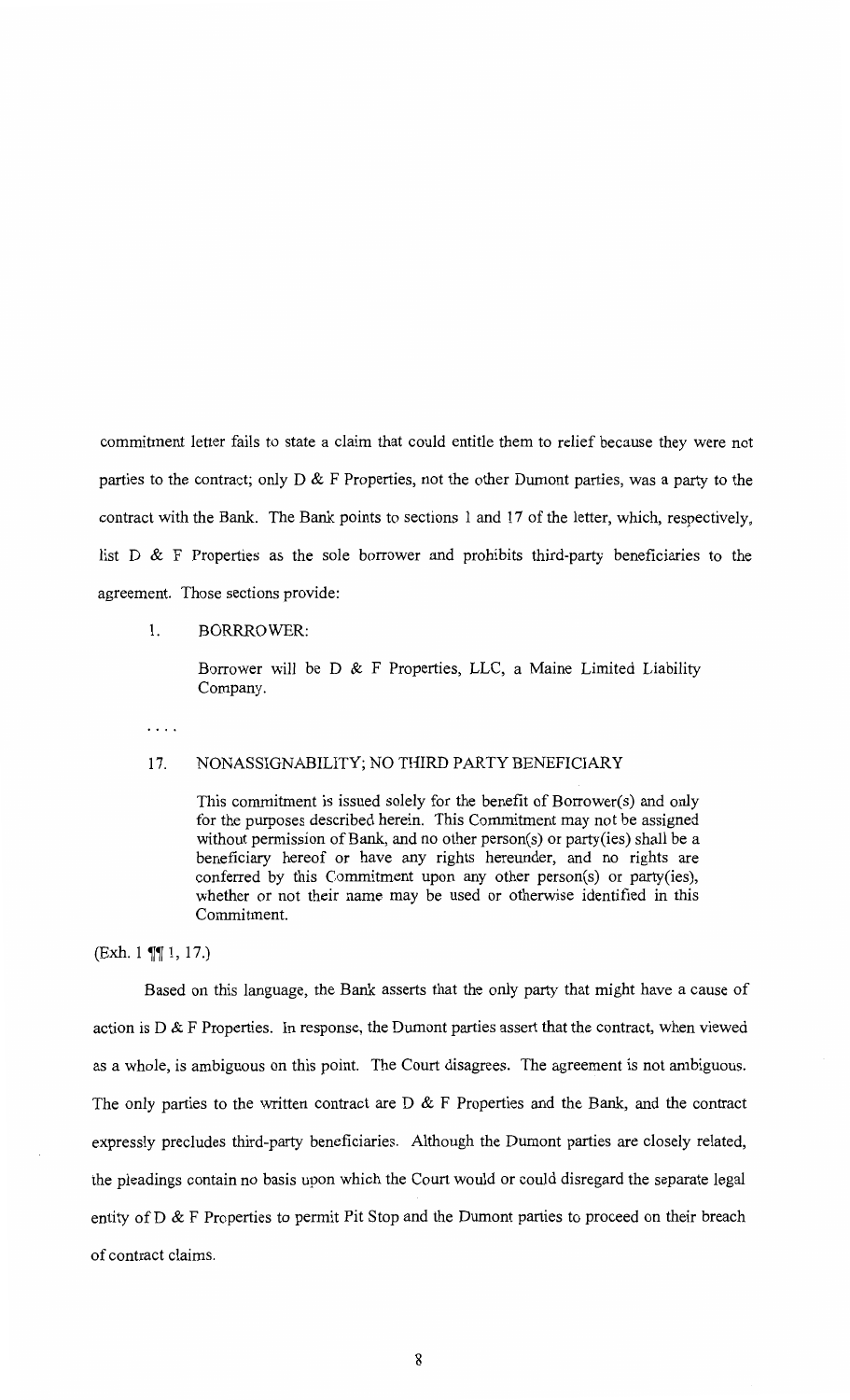With respect to D & F Properties' cause of action under the written contract, the Bank argues that dismissal is appropriate because 1)  $D \& F$  Properties failed to plead the satisfaction of all conditions precedent as required by M.R. Civ. P.  $9(c)$ , and 2) the condition precedent of CEI's subordination of its loan did not occur and, therefore, the Bank had no obligation to consummate the loan transaction with  $D \& F$  Properties.

Rule 9 relates to pleading special matters and provides in pertinent part:

(c) **Conditions Precedent.** In pleading the performance or occurrence of conditions precedent, it is sufficient to aver generally that all conditions precedent have been performed or have occurred. A denial of performance or occurrence shall be made specifically and with particularity, but when so made the party pleading the performance or occurrence has the burden of establishing it.

M.R. Civ. P. 9(c). In paragraph 70 of their counterclaim, the Dumont parties state that the "Dumonts met all their requirements and/or those requirements in their control for issuance of the promised and contracted to renovation loans." Although Defendants did not specifically use the phrase "condition precedent," the Defendants have sufficiently alleged that the conditions precedent have been satisfied.

The Bank next argues that because the condition precedent to its performance, i.e., CEI agreeing to subordinate its loan, was in fact not satisfied, the Bank's performance was never due. *(See Exh.* 1  $\P$  13(J).) A condition precedent is "[a]n act or event, other than a lapse of time, that must exist or occur before a duty to perform something promised arises." BLACK'S LAW DICTIONARY 289 (7th ed. 1999). When assessing the non-occurrence of a condition, the Law Court has applied the Restatement (Second) of Contracts, which provides:

§ 225. Effects of the Non-Occurrence Of a Condition

(1) Performance of a duty subject to a condition cannot become due unless the condition occurs or its non-occurrence is excused.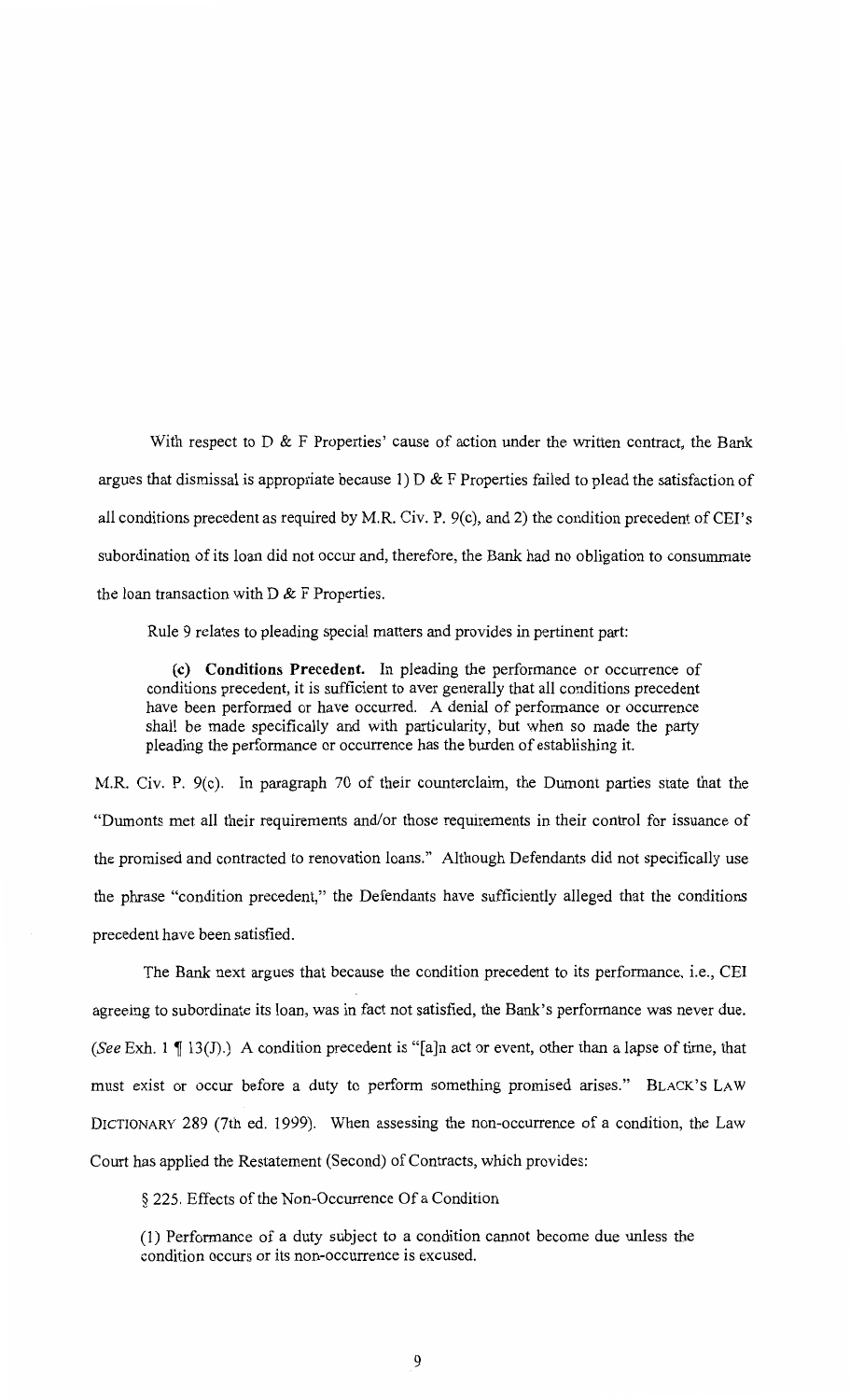(2) Unless it has been excused, the non-occurrence of a condition discharges the duty when the condition can no longer occur.

(3) Non-occurrence of a condition is not a breach by a party *unless he is under a duty that the condition occur.* 

Restatement (Second) of Contracts *§* 225 (1981) (emphasis added); *accord Coastal Ventures v. Alsham Plaza, LLC, 2010 ME 63, ¶ 20, 1 A.3d 416, 422; Diversified Foods, Inc. v. First Nat'l Bank,* 605 A.2d 609, 616 (Me. 1992). Here, because the Dumont parties allege that McManus assumed the responsibility of ensuring that CEI would subordinate its loan, (Counterclaim  $\P$  65, 75), the fact that a condition precedent did not occur is not, at this stage of the proceedings, fatal to Defendants' claim.

# B. Breach of Oral Contract (Count I)

The Dumont parties' oral contract claim is based on allegations that McManus, on behalf of the Bank, verbally promised that the Bank would provide the Dumonts with \$200,000 in funding in a timely manner and that CEI would subordinate its loan. (Counterclaim  $\P$  106-07, 112.) Although the Bank makes several arguments in support of its request for dismissal, the Court need only address the Bank's contention that the counterclaim lacks definiteness.<sup>5</sup> For a contract to be enforceable, it must "'be sufficiently definite to enable the court to determine its exact meaning and fix exactly the legal liabilities of the parties."' *Searles v. Trs. of St. Joseph's Coll.,* 1997 ME 128, 1 13, 695 A.2d 1206, 1211 (quoting *VanVoorhees v. Dodge,* 679 A.2d 1077, 1080 (Me. 1996)). In *Searles,* the coach of a college basketball team promised the parents of one of his players' that the school would pay his medical bills for an injured knee. *See* 

<sup>&</sup>lt;sup>5</sup> In addition, the Bank argues that: 1) the parol evidence rule bars consideration of any oral statements made prior to the execution of the 2009 contract; 2) the statute of frauds precludes enforcement of any oral contract because they involved an interest in land; and 3) oral promises after execution of the 2009 contract merely reiterate is terms and do not provide a separate basis for recovery.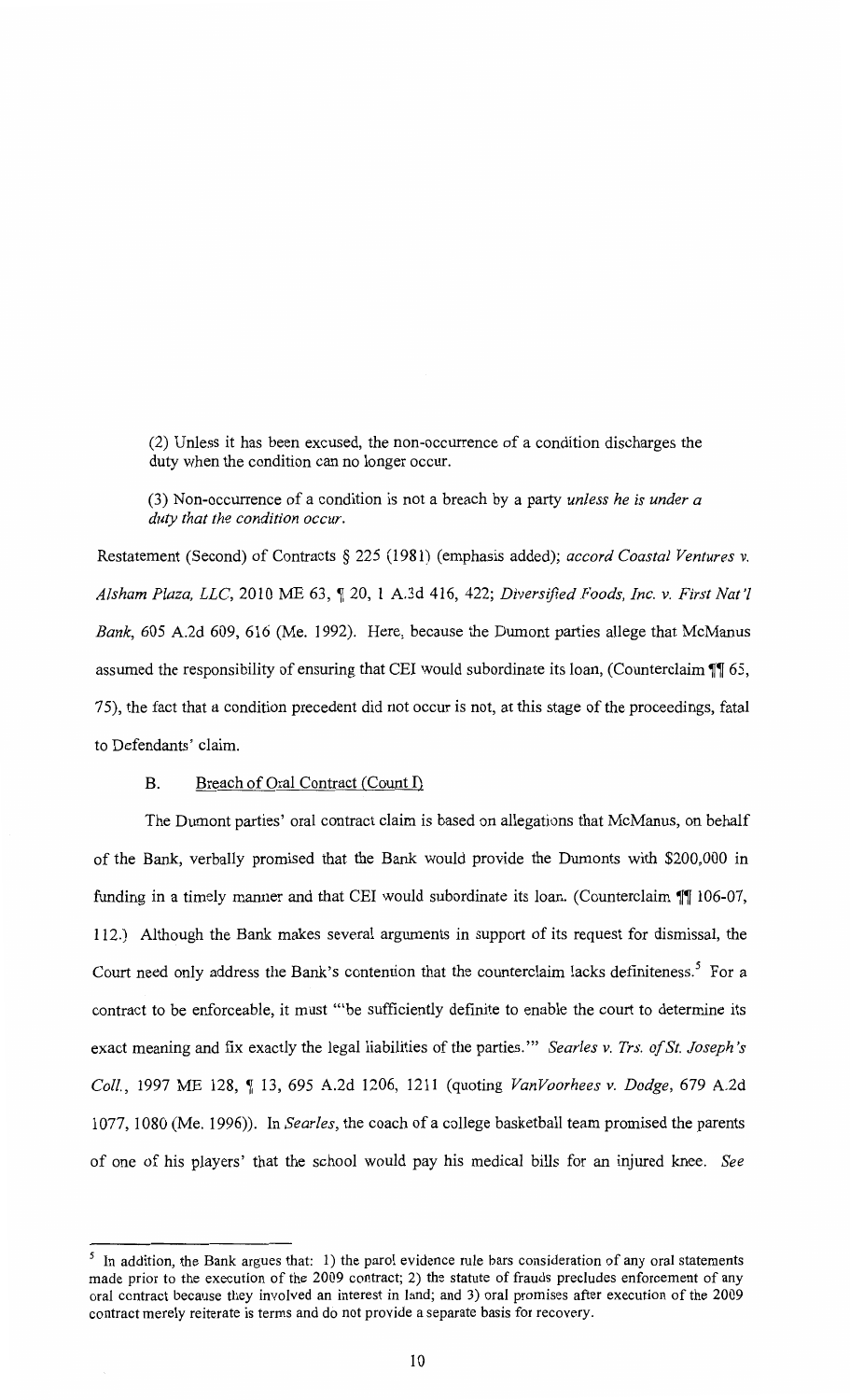*Searles*, 1997 ME 128,  $\parallel$  12-13, 695 A.2d at 1211. The Law Court held that this promise was not an offer and there was no contract:

> In order to be legally operative and to create a power of acceptance, it is necessary that the offer shall contain all the terms of the contract to be made. It is not enough for one party to promise to do something. This party must also say what the other party must do in exchange.

 $\ldots$  [A]n intention to do an act is not an offer to do it  $\ldots$  a mere expression of intention or general willingness to do something. . . does not amount to an offer.

*Id.* 13, 695 A.2d at 1211-12 (quotation marks omitted).

In this case, the Defendants do not, in the counterclaim, allege the terms of the oral contract. In particular, Defendants have not alleged the Defendants' consideration for or obligations under the terms of the oral contract. In the absence of even an allegation of this material and essential term, Defendants cannot prevail on their claim for breach of an oral contract.

#### III. Negligent Misrepresentation and Intentional Misrepresentation (Counts III and IV)

In a negligent misrepresentation action, a plaintiff must allege that (1) the defendant supplied false information to the plaintiff; (2) failed to exercise reasonable care or competence in obtaining or communicating this information; (3) the plaintiff justifiably relied on this information; (4) to the plaintiffs detriment. *Chapman v. Rideout,* 568 A.2d 829, 830 (Me. 1990) (adopting section 552(1) of the RESTATEMENT (SECOND) OF TORTS). In a claim for fraud, or intentional misrepresentation, a plaintiff must assert that (1) the defendant made a false representation; (2) of a material fact; (3) with knowledge of its falsity or in reckless disregard of whether it is true or false; (4) for the purpose of inducing the plaintiff to act in reliance upon it; and (5) the plaintiff justifiably relied upon the representation as true and acted upon it to his or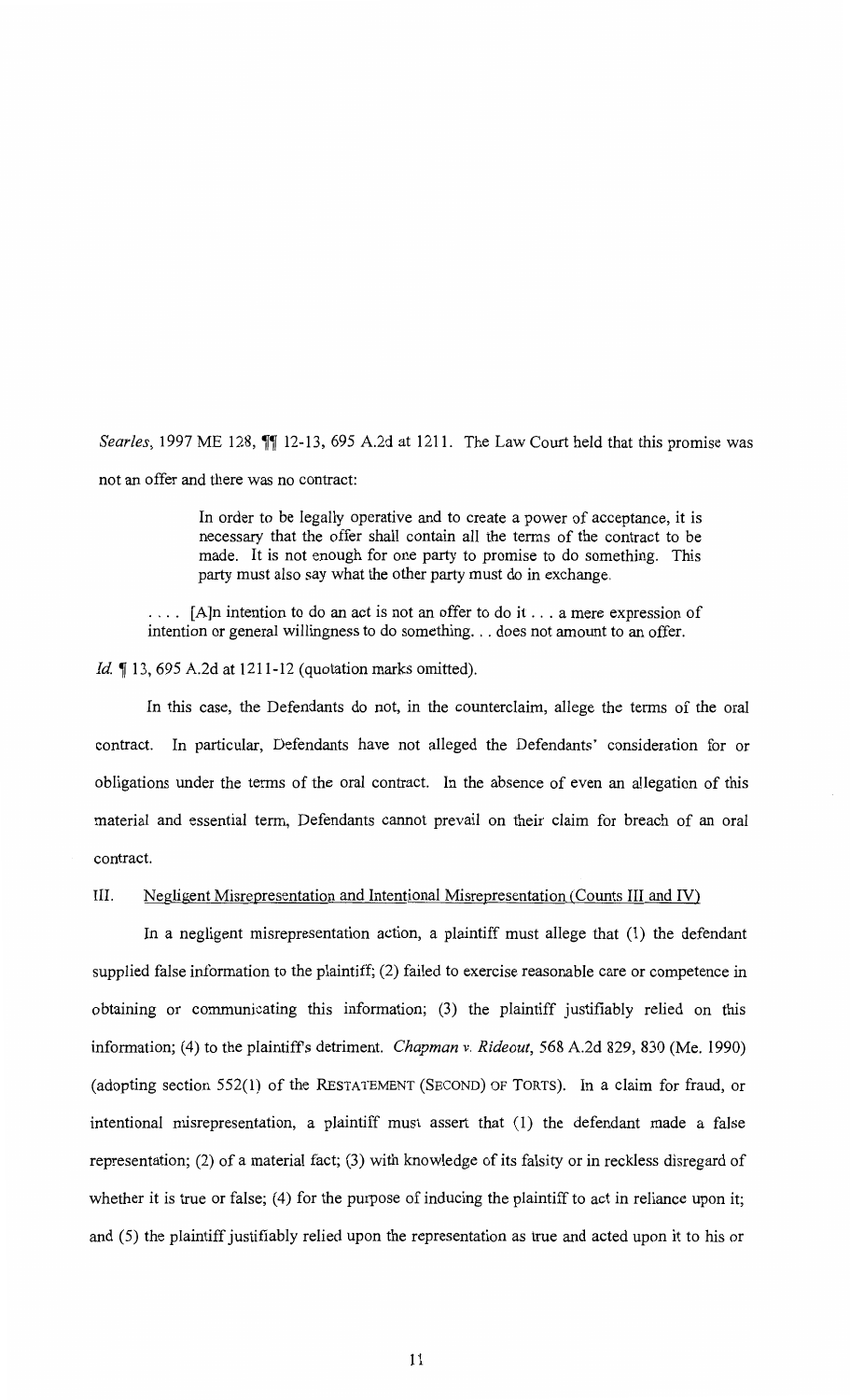her damage. *See Flaherty v. Muther,* 2011 ME 32, **,-r** 45, 17 A.3d 640, 654 (citing *Me. Eye Care Assocs. P.A. v. Gorman,* 2008 ME 36, **,-r** 12, 942 A.2d 707, 711).

In their counterclaim, Defendants identify the following statements as the bases for both their negligent and intentional misrepresentation claims: the repeated promises made by McManus, on behalf of the Bank, that the \$200,000 was going to provided to Defendants in a timely fashion; McManus's statement that the SBA would approve the loan within days; and McManus's statement that she would arrange for CEI's subordination of the 2006 loan. (Counterclaim **11** 125-33, 152-61.) Defendants assert the statements are false and that the Bank and McManus 1) failed to exercise reasonable care in communicating these statements to Defendants (on the negligent misrepresentation claim), and 2) knew they were false or acted with reckless disregard of their truth when communicating them to Defendants for the purpose of inducing Defendants' reliance (on the intentional misrepresentation claim). (Counterclaim **II** 136-37, 163.) According to Defendants, in reliance on these statements, Defendants began renovations on the Pit Stop with their operating capital. (Counterclaim 171.) As this review of the counterclaim reveals, Defendants have set forth the elements necessary to sustain claims for negligent and intentional misrepresentation.

# IV. Breach of Fiduciary Duty (Count V)

Defendants assert that they "had a fiduciary relationship with McManus and they trusted and relied on her professional expertise, superior position and experience in obtaining the needed funding for the renovations" and "let down all their guard with [the Bank] and McManus [by] relying on McManus' repeated promises of timely funding by [the Bank] for the renovations." (Counterclaim **\[\etallectarror** 2177-78.) Defendants also assert that there was a great disparity of position and influence between them and the Bank.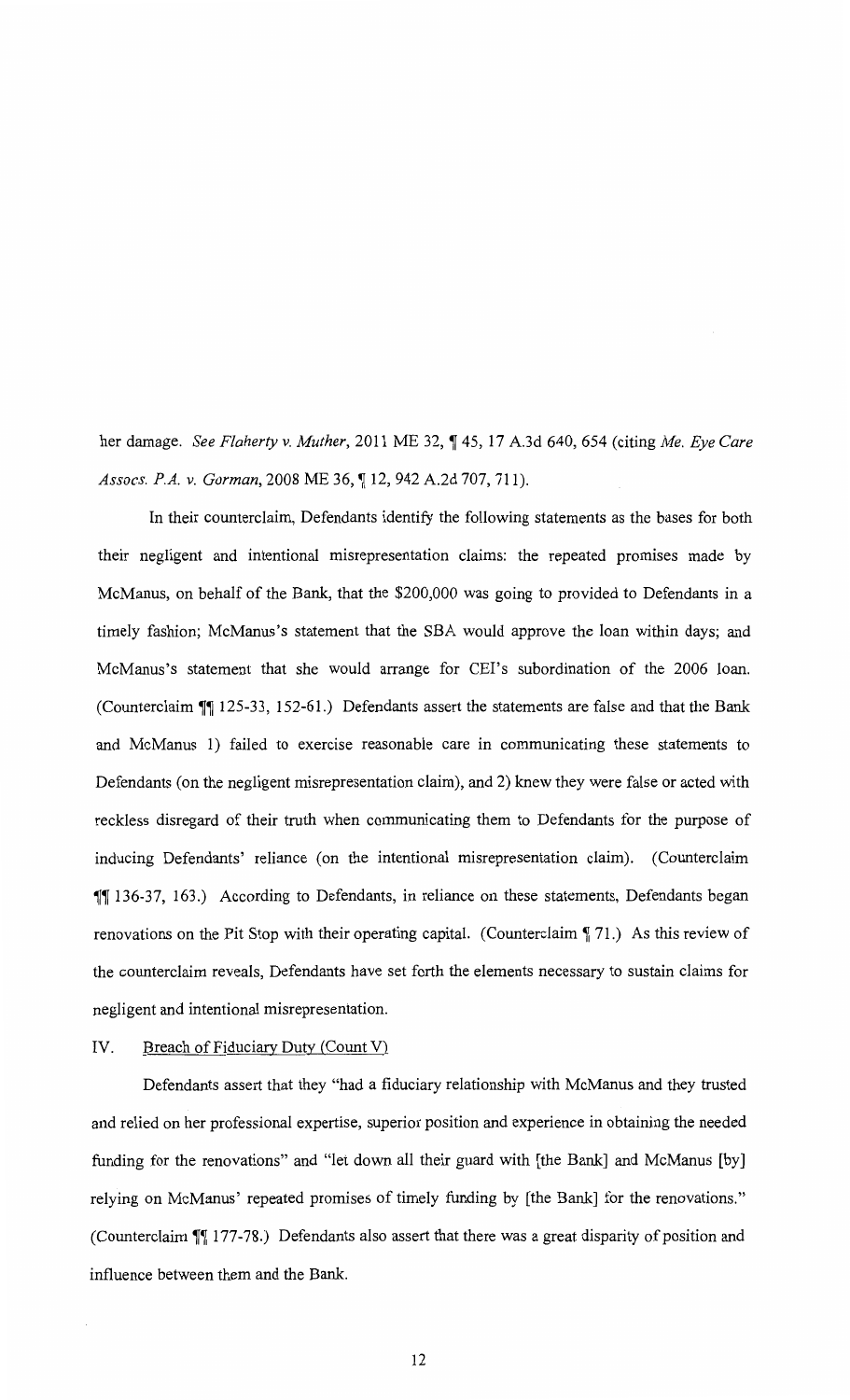The Bank maintains that the Dumont parties have failed to set forth facts with sufficient particularity to enable the Court to determine that there was in fact a special or fiduciary relationship. A fiduciary relationship is "the actual placing of trust or confidence in fact by one party in another, and ... a great disparity of position and influence between the parties at issue." *Bryan R. v. Watchtower Bible & Tract Soc'y of New York, Inc.,* 1999 ME 144, ¶ 19, 738 A.2d 839, 846 (quoting *Morris v. Resolution Trust Corp.,* 622 A.2d 708, 712 (Me. 1993)). "An allegation of one party's inexperience or trust will not by itself warrant an adjudication of a confidential relation without a statement of the facts indicating the actual placing of confidence and trust, and the abuse of the relation." *Ruebsamen v. Maddocks*, 340 A.2d 31, 35 (Me. 1975).

As the Bank asserts, "[s]tanding alone, a credit-debtor relationship does not establish the existence of a confidential relationship" or a fiduciary relationship. *Stewart v. Machias Sav.*  Bank, 2000 ME 207, 11, 762 A.2d 44, 47. The Dumont parties have, however, alleged more than the mere the existence of a creditor-debtor relationship. More specifically, they have alleged that Duane Dumont sought advice from McManus about the renovations to the Pit Stop; that despite the delays, the Dumonts trusted that the Bank and McManus would come through and secure the funds; and that after a certain period of time had elapsed without action, the Dumont parties continued to work with the Bank and McManus because of McManus's promises. These allegations, when viewed in the light most favorable to the Defendants, can be construed to allege a special relationship between the parties beyond simply one of creditordebtor.

# V. Breach of the Duty of Good Faith and Fair Dealing (Count VI)

Defendants allege that "[the Bank] and McManus had a duty to act in care, with honesty, good faith and with fair dealing in the commercial transactions with [the] Dumonts and in the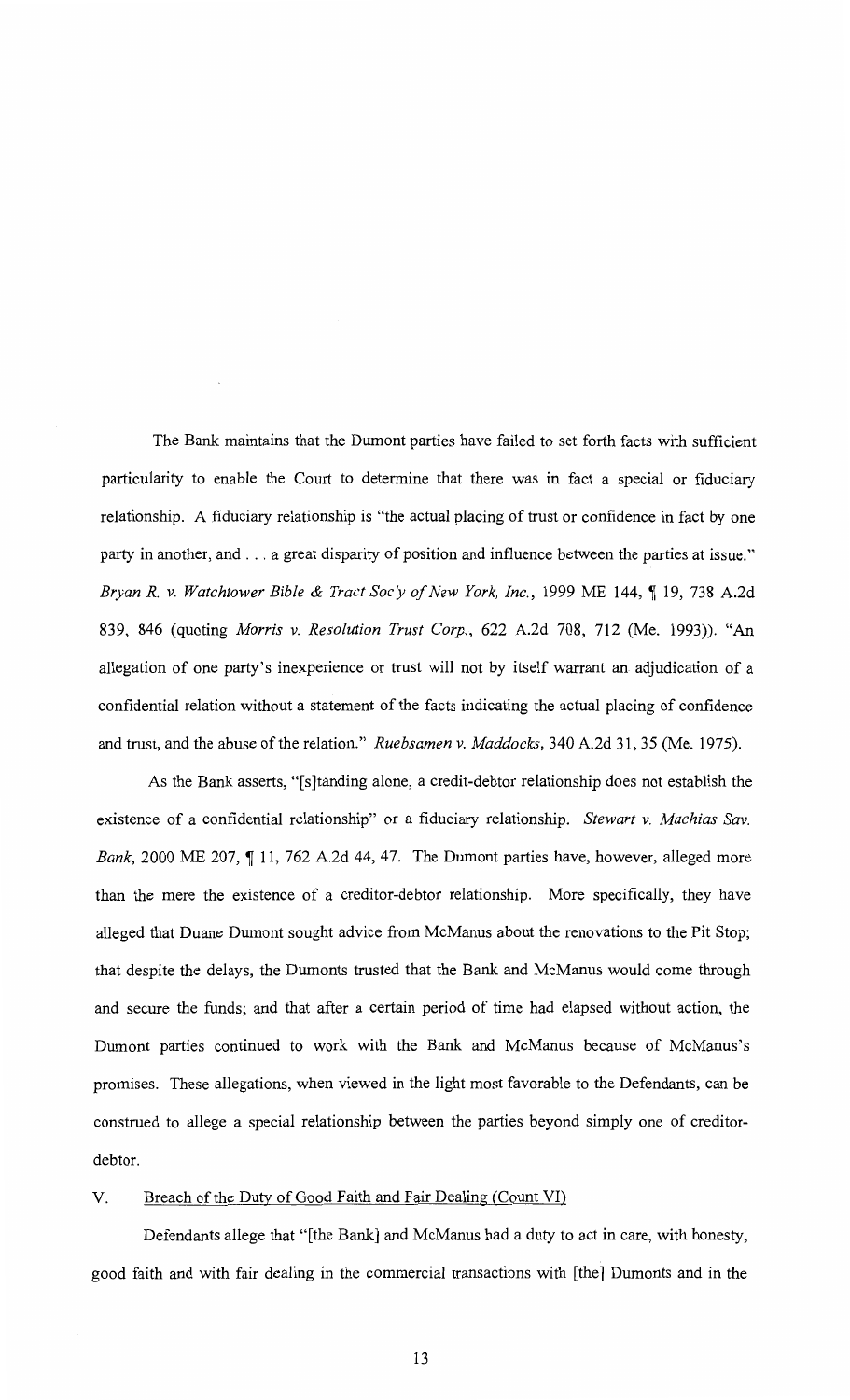performance or enforcement of all agreements and/or duties." (Counterclaim  $\llbracket 188.$ ) Defendants further allege that the Bank and McManus breached this duty "in the loan of funds for the renovations and the collection of loans and liquidation and/or sale of [the] Dumonts' assets, business and business property" and that the Dumonts suffered damages as a result. (Counterclaim  $\P$ [190, 192.)

Although Defendants do not in the counterclaim specify whether the duty arises under common law or the UCC, in their opposition to the Bank's motion, the Defendants focus on the UCC and the seizure by the Bank of the Dumont parties' bank accounts. *See* 11 M.R.S. § 1-203 (2009) ("Every contract or duty within this Title [the UCC] imposes an obligation of good faith in its performance or enforcement"). The Bank avers that it has the right of setoff between the deposit account and the indebtedness on the 2006 loan, and that the UCC permits the Bank to exercise the right of setoff. *See* 11 M.R.S. § 9-1402(2) ("Except as otherwise provided in subsection (3), the application of this Article to a security interest in a deposit account does not affect a right of recoupment or setoff of the secured party as to a deposit account maintained with the secured party.") The 2006 mortgage document grants the Bank the right of setoff should the Dumont parties default on the mortgage or loan. (Exh. 4 §§ 1.5(b), 3.) Even if the Bank had the right of setoff, because the Defendants allege a breach of the duty to act in good faith with respect to a statutory duty, Defendants have satisfied the requirements of notice pleading, and have asserted a claim for which recovery could be warranted.

#### VI. Negligence (Count VIII) and Negligent Infliction of Emotional Distress (Count X)

The Dumont parties assert that the Bank and McManus owed a duty of care based on their banking and lending relationship that included "the timely seeking and obtaining of approval for the requested funding for renovations, in the funding and closing negotiations, in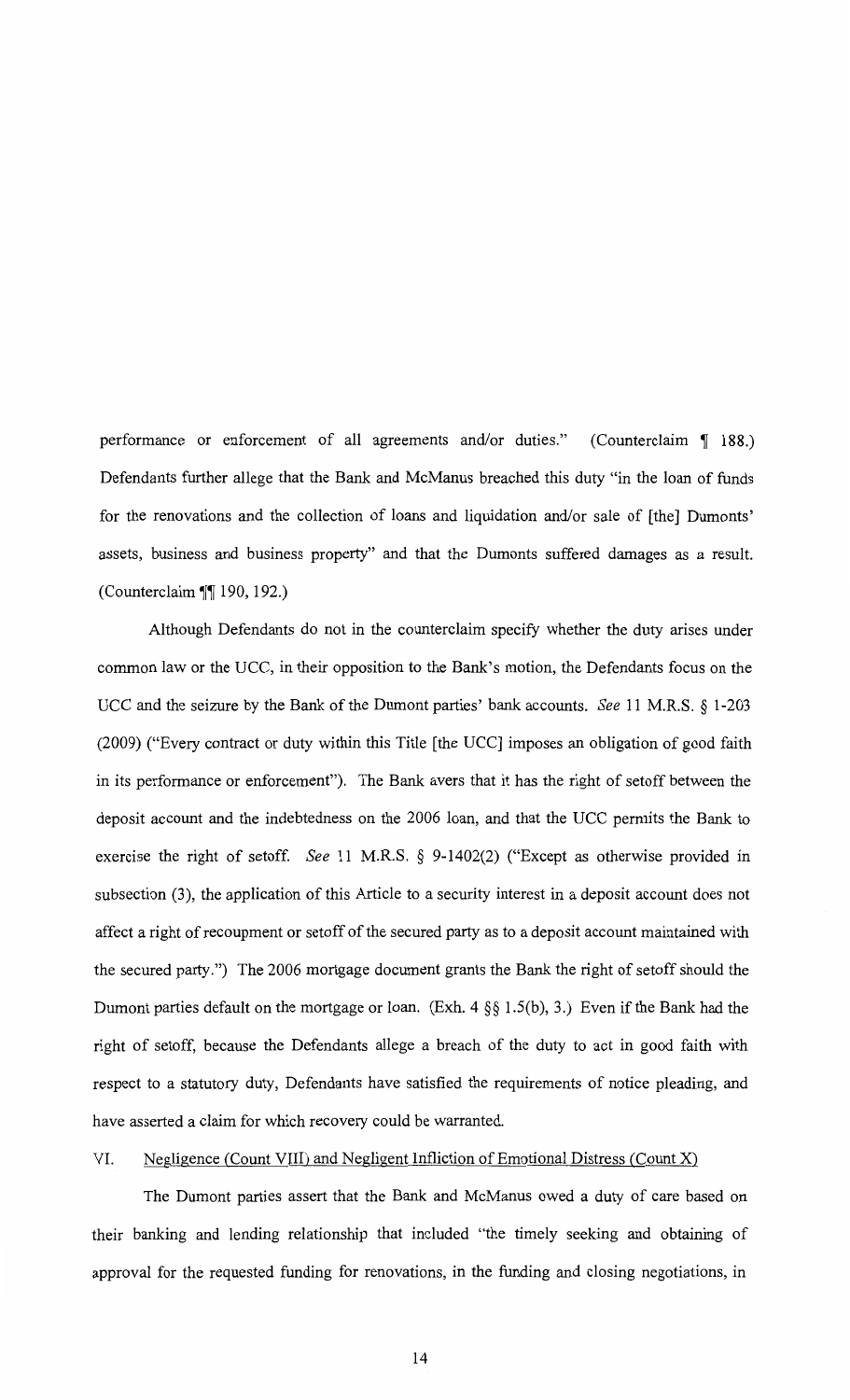contracting, timely and proper performance and enforcement of all agreements and/or duties." (Counterclaim  $\P$  201.) As discussed above, the Dumont parties also assert that they had a fiduciary relationship with the Bank and McManus. (Counterclaim  $\P$ ] 176-86.) Other than the duties imposed by a special or fiduciary relationship, there is no generalized duty of care based solely on the lender-borrower relationship. *See Morris v. Resolution Trust Corp.,* 622 A.2d 708, 711-12 (affirming a jury verdict for breach of fiduciary duty between a bank and lender when the evidence supported the finding of a special relationship); *cf Camden Nat'! Bank V Crest Constr., Inc.*, 2008 ME 113, 11, 952 A.2d 213, 216 (noting that a "mortgagee-mortgagor relationship does not, without more, create a duty of care between a bank and a customer"). That is, for a bank and a borrower, any duty that arises is in the context of a specialized relationship, which Defendants have alleged in connection with their breach of fiduciary duty claim. As explained above, because the law does not recognize a separate duty, Defendants cannot prevail on a negligence claim. In addition, because the breach of fiduciary duty claim allows the Dumonts "to recover for emotional suffering, the claim for negligent infliction of emotional distress is ... subsumed in any award" that would be "entered on the separate tort" and should be dismissed. *See Curtis v. Porter*, 2001 ME 158, ¶ 19, 784 A.2d 18, 26.

#### VII. Intentional Infliction of Emotional Distress (Count IX)

In Maine, in order to prevail on an intentional infliction of emotional distress claim, a plaintiff must prove that:

(1) the defendant engaged in intentional or reckless conduct that inflicted serious emotional distress or would be substantially certain to result in serious emotional distress; (2) the defendant's conduct was so extreme and outrageous as to exceed all possible bounds of decency and must be regarded as atrocious and utterly intolerable; and (3) the plaintiff suffered serious emotional distress as a result of the defendant's conduct.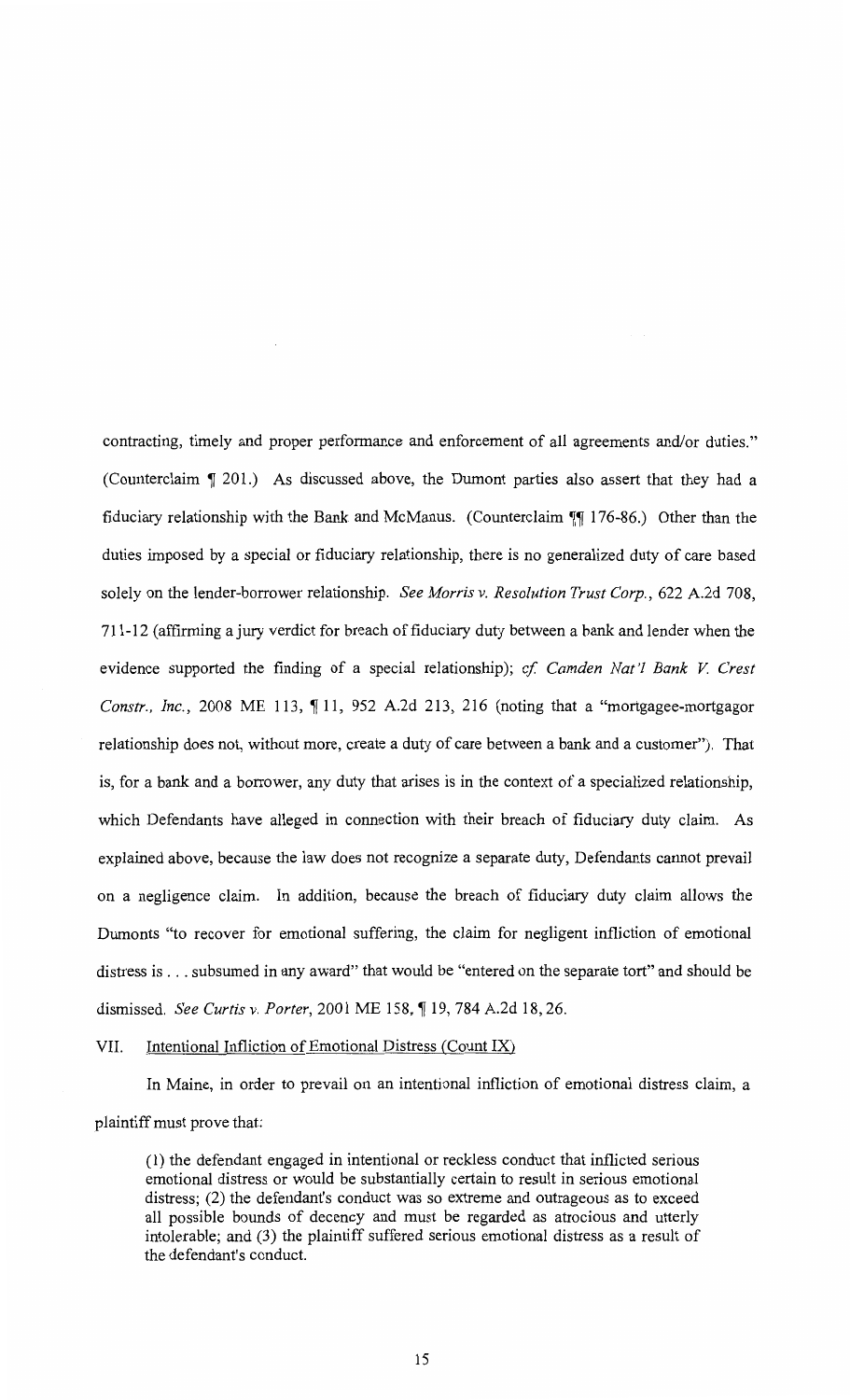*Botka v. S.C. Noyes* & *Co.,* 2003 ME I28, ~ I7, 834 A.2d 947, 952 (citing *Curtis v. Porter,* 2001 ME 158, 10, 784 A.2d 18, 22-23). Under this formulation, "[s]erious emotional distress means emotional distress, created by the circumstances of the event, that is so severe that no reasonable person could be expected to endure it." *Id* 

Defendants allege that: 1) the Bank and McManus intentionally or recklessly inflicted emotional distress on the Dumonts; 2) the Bank and McManus's "actions were so extreme and outrageous as to exceed all possible bounds of decency and must be regarded as atrocious an utterly intolerable in a civilized community"; and 3) those actions caused the Dumonts "emotional distress, so severe that not reasonable person could be expected to endure it." (Counterclaim  $\sqrt{\phantom{a}}$  206-08.) These assertions, when viewed in the light most favorable to the Defendants, are sufficient to survive a motion to dismiss.

#### VIII. Punitive Damages (Count XII)

The Bank contends that the Court must dismiss the claim for punitive damages because they have failed to allege malice. Punitive damages may only be recovered upon the recovery of compensatory damages for tortious conduct. *See Jolovitz v. A !fa Romeo Distribs. of N Am.,*  2000 ME 174,  $\parallel$  11, 760 A.2d 625, 629. Although often plead as a separate count, a claim for punitive damages is more properly incorporated into each claim in the request for relief. Should Defendants ultimately prevail on their remaining tort claims, they could be entitled to recover for punitive damages upon proof of malice. *See Morgan v. Kooistra*, 2008 ME 26, ¶ 29, 941 A.2d 447, 455. Because malice can be implied from certain conduct, Defendants' failure to incorporate the specific term in the counterclaim does not preclude the possibility of a recovery for punitive damages. *Id* ("Malice is proven by evidence that a party acted with ill will toward the plaintiff or that the conduct was so outrageous that malice can be implied .... ").